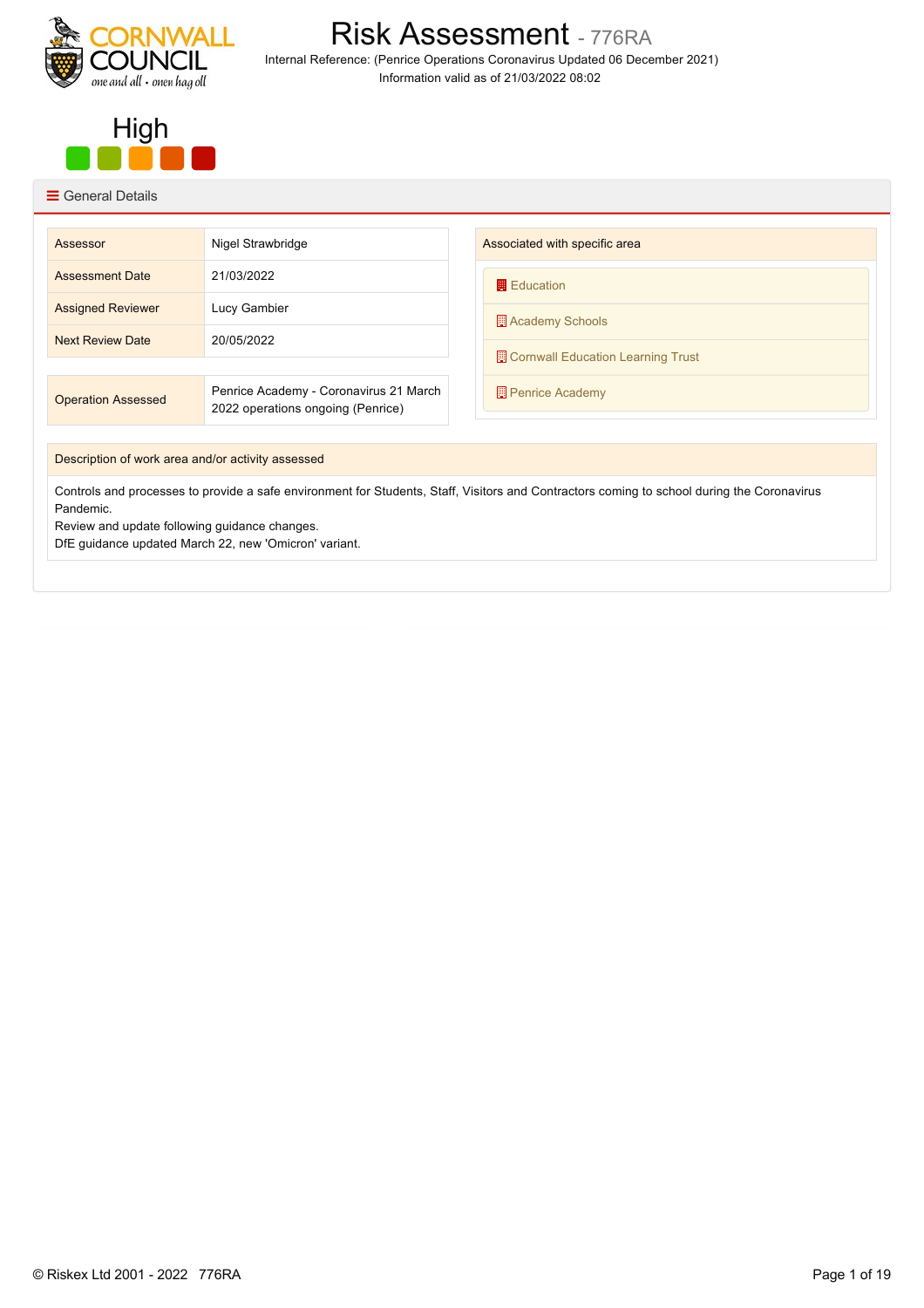$\equiv$  Overall Current Risk



| Children / Students                   |  |
|---------------------------------------|--|
|                                       |  |
| ₩ Cleaner                             |  |
| Contractors                           |  |
| <b>S</b> Employees                    |  |
| Lone Workers                          |  |
| Machine Operators                     |  |
| Maintenance Staff                     |  |
| Members of the Public                 |  |
| <sup>2</sup> Office Staff             |  |
| <sup>22</sup> Outdoor Workers         |  |
| Pregnant Women                        |  |
| Resident / Tenant                     |  |
| <sup>2</sup> Trainees / Young Persons |  |
| <b>W</b> Visitors                     |  |
| Volunteers                            |  |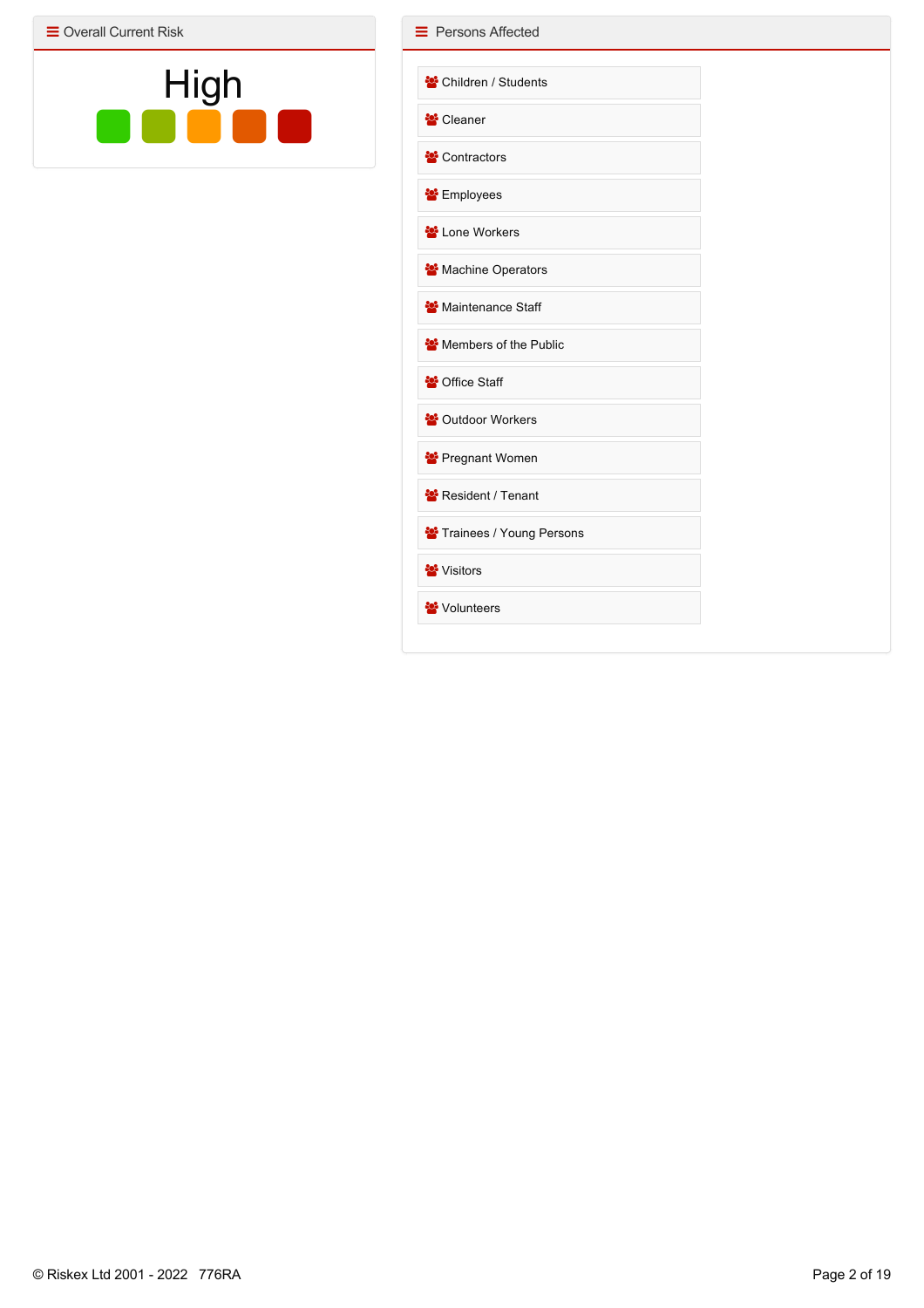| <b>Current Rating</b> | <b>Hazard Information</b>                                                                                                                                                                                               | <b>Task Status</b> |
|-----------------------|-------------------------------------------------------------------------------------------------------------------------------------------------------------------------------------------------------------------------|--------------------|
| Medium/High           | Welfare<br>H<br>1) Mixing staff delivering lessons or supervision between groups increases the potential for<br>cross contamination.                                                                                    |                    |
|                       | Measures Currently in place to prevent risk of injury                                                                                                                                                                   |                    |
|                       | Application of social distancing measures, sanitising hands and surfaces at regular intervals, adult supervision being in place all<br>reduce the likelihood of transmission from person to person.                     |                    |
|                       | The mixing of students between groups, and staff delivering lessons and supervision does not increase the likelihood element<br>from "Possible" to "Likely"                                                             |                    |
|                       | Sanitisation stations being positioned for arrival routes for all those entering the site to use.                                                                                                                       |                    |
|                       | Signposting routes around the school site being updated and standardised to keep 'bubble' groups apart.                                                                                                                 |                    |
|                       | Timetable changes 07/06/2021, revert to 4 lesson day with changeovers and breaks concurrent increases the potential for<br>bubbles to be close to each other. Staff to ensure that separation distances are maintained. |                    |
|                       | Guidance changes July 2021 removed the need for 'bubbles'.                                                                                                                                                              |                    |
|                       | 02/12/2021 'Omicron' precautions imposed. Face coverings to be worn in communal areas and on school and public transport.                                                                                               |                    |

| <b>Potential Rating</b>       | <b>Additional Controls Required</b>                                                                                                                                                                 |  |
|-------------------------------|-----------------------------------------------------------------------------------------------------------------------------------------------------------------------------------------------------|--|
| Medium/High<br><b>THE LET</b> | <b>No Remedial Actions Entered</b><br>If there are any reasonably practicable actions which can be taken to reduce the risk associated<br>with this hazard please use the form above to enter them. |  |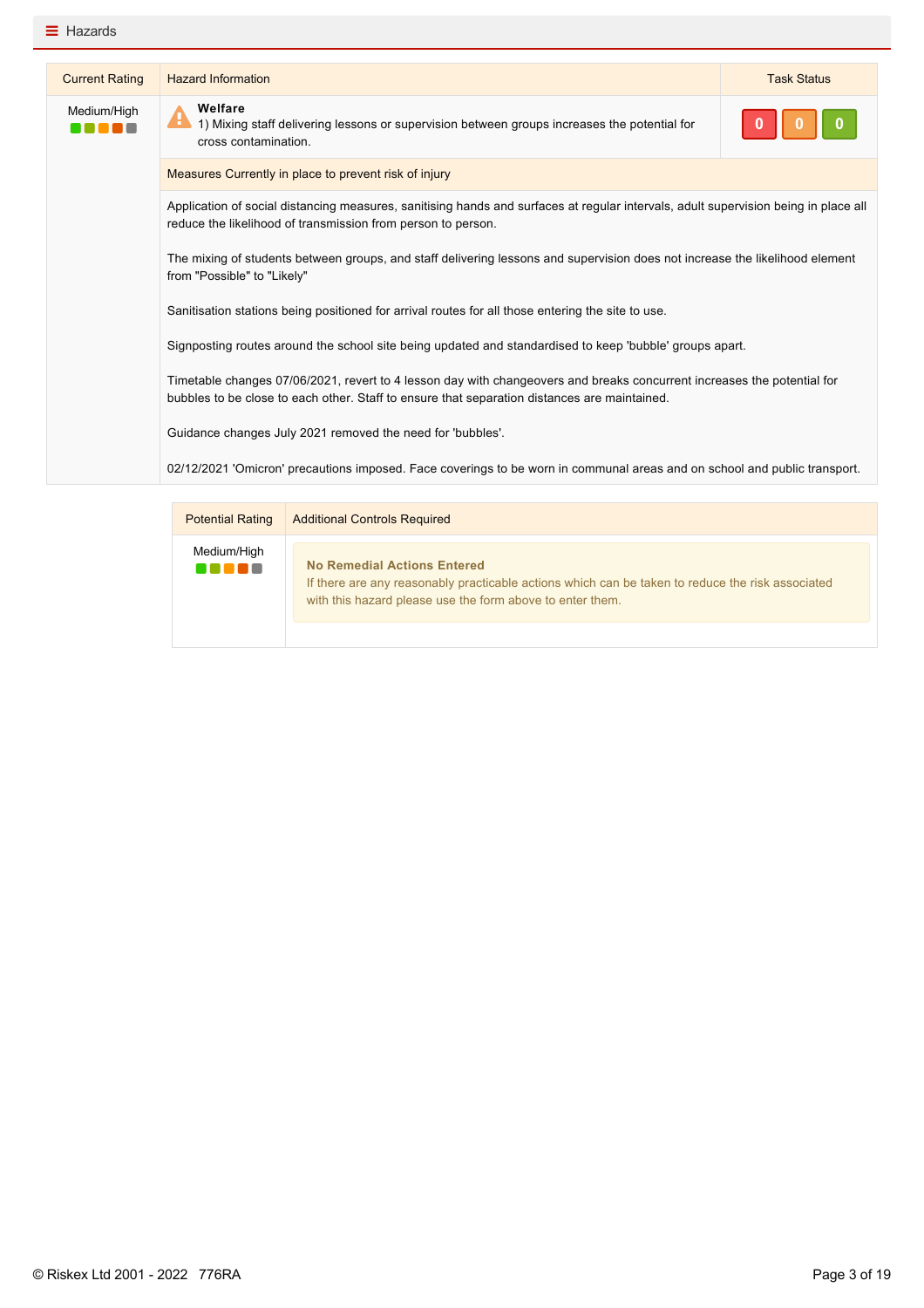| <b>Current Rating</b> | <b>Hazard Information</b>                                                                                                                                                                                                                                                                                    | <b>Task Status</b> |
|-----------------------|--------------------------------------------------------------------------------------------------------------------------------------------------------------------------------------------------------------------------------------------------------------------------------------------------------------|--------------------|
| Medium/High<br>nnan   | <b>Biological</b><br>A<br>2) Separation of year group bubbles - concurrent movement around the site will expose more<br>students to other bubbles. Retained for contingency usage, guidance has removed the<br>requirement unless notified by PHE. Enhanced Response Area precautions imposed<br>27/08/2021. |                    |
|                       | Measures Currently in place to prevent risk of injury                                                                                                                                                                                                                                                        |                    |
|                       | Bubbles discontinued, retained for information.                                                                                                                                                                                                                                                              |                    |
|                       | Staff moving between year group bubbles to maintain a 2m social distancing from those within the year group bubble.                                                                                                                                                                                          |                    |
|                       | Group gathering of the year group for assemblies may take place, ventilation is to be maintained. Classes are to sit in tutor<br>groups with start and finish points recorded for track and trace purposes.                                                                                                  |                    |
|                       | Students will be directed as to travel routes day by day.                                                                                                                                                                                                                                                    |                    |
|                       | Access to classrooms will be by external doors and routes where available.                                                                                                                                                                                                                                   |                    |
|                       | Adults must ensure that they do not breach separation distance.                                                                                                                                                                                                                                              |                    |
|                       | At breaks students are to be supervised by sufficient staff to ensure that distancing is encouraged.                                                                                                                                                                                                         |                    |
|                       | The Canteen will be operating a collect and go or sitting to eat service for students and staff., supervisors are to ensure that<br>separation between bubbles is maintained.                                                                                                                                |                    |
|                       | Home provided or cold pick up meals for students may be taken in the rooms or recreation areas allocated to groups.                                                                                                                                                                                          |                    |
|                       | Hot food for students will be eaten in the canteen when provided, areas are segregated and cleaned between bubbles.                                                                                                                                                                                          |                    |
|                       | Mealtimes will be managed to minimise concurrent movement around the school site.                                                                                                                                                                                                                            |                    |
|                       | Weather conditions to be assessed daily, staff and students advised to bring raincoats for outdoor activities.                                                                                                                                                                                               |                    |
|                       | Staff: Masks / face coverings to be worn if within 2m of others indoors following the return from lockdown unless otherwise<br>advised.                                                                                                                                                                      |                    |
|                       |                                                                                                                                                                                                                                                                                                              |                    |

| <b>Potential Rating</b> | <b>Additional Controls Required</b>                                                                                                                                                          |
|-------------------------|----------------------------------------------------------------------------------------------------------------------------------------------------------------------------------------------|
| Medium/High<br>.        | No Remedial Actions Entered<br>If there are any reasonably practicable actions which can be taken to reduce the risk associated<br>with this hazard please use the form above to enter them. |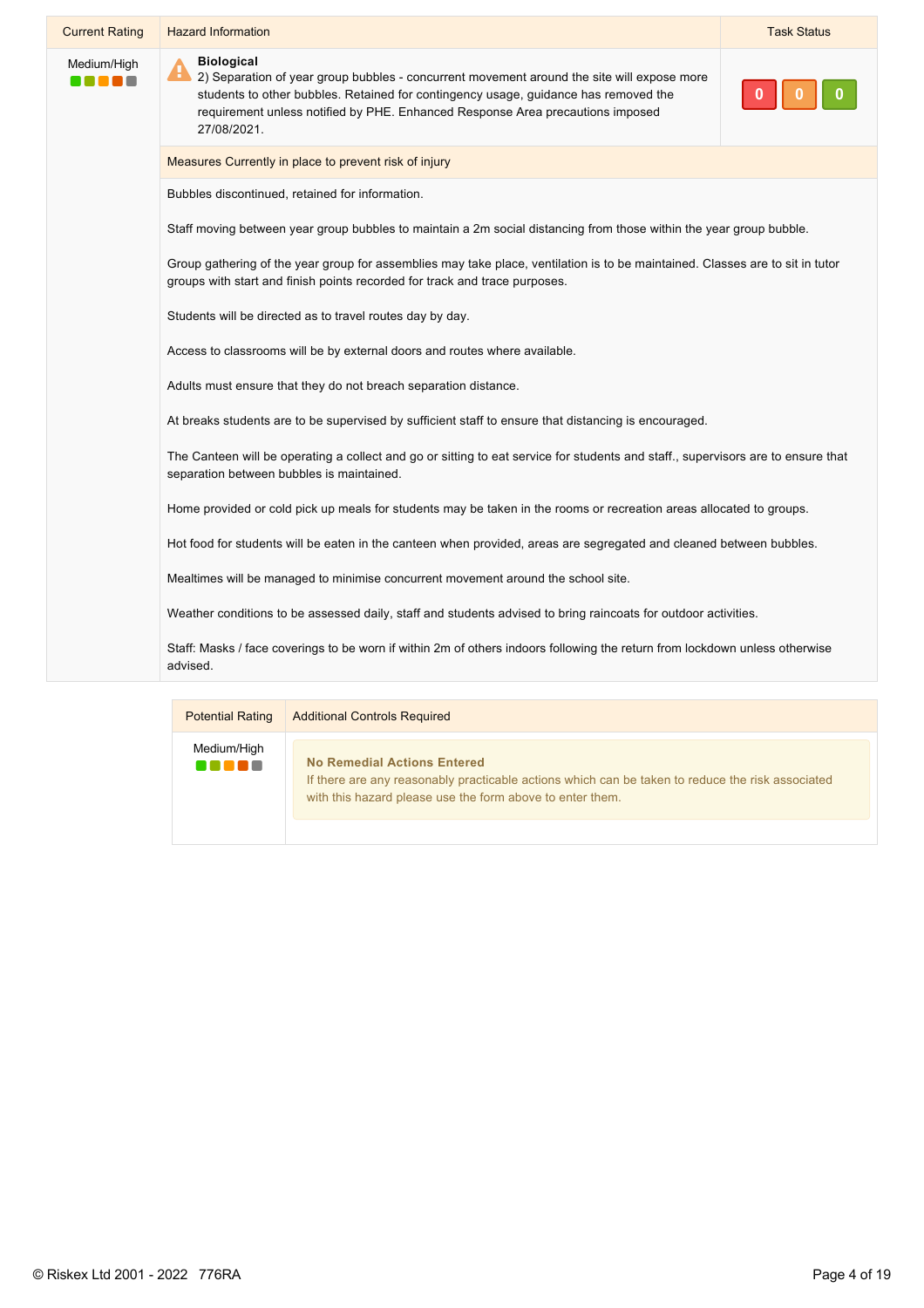| <b>Current Rating</b> | <b>Hazard Information</b>                                                                                                                                                                                                         | <b>Task Status</b> |
|-----------------------|-----------------------------------------------------------------------------------------------------------------------------------------------------------------------------------------------------------------------------------|--------------------|
| Medium/High           | <b>Biological</b><br>Æ<br>7) Coronavirus (Covid-19) Safe Separation distances being breached, Face covering no<br>longer advised. DfE update March 22.                                                                            |                    |
|                       | Measures Currently in place to prevent risk of injury                                                                                                                                                                             |                    |
|                       | The guidance is to have 2m or 1m+ other precautions between people at all times, individual behaviours will lead to this being<br>broken. Staff should be supervising groups to encourage students to keep apart where practical. |                    |
|                       | For Staff and Visitors. Face coverings or medical grade masks are to be worn whilst indoors, unless seated and 2m separation<br>can be achieved or the person is exempt.                                                          |                    |
|                       | Classroom and meeting space layout will be set and must not be changed.                                                                                                                                                           |                    |
|                       | Students will be directed as to travel routes day by day.                                                                                                                                                                         |                    |
|                       | Access to classrooms will be by external doors and routes where available.                                                                                                                                                        |                    |
|                       | Routes around the site are indicated and explained to students and staff. Adults must ensure that they do not breach separation<br>distance where practical.                                                                      |                    |
|                       | At breaks students are to be supervised by sufficient staff to ensure that distancing is encouraged.                                                                                                                              |                    |
|                       | The canteen provision will be fully available                                                                                                                                                                                     |                    |
|                       | Where intimate care is to being provided to a student, suitable PPE is to be worn to protect staff.                                                                                                                               |                    |
|                       | Students to be seated facing forwards where practical and to fill classrooms from the back. Staff to keep location charts up to<br>date.                                                                                          |                    |
|                       | Travel routes are set for students to minimise indoor exposure.                                                                                                                                                                   |                    |
|                       |                                                                                                                                                                                                                                   |                    |

| <b>Potential Rating</b> | <b>Additional Controls Required</b>                                                                                                        |                         |                      |
|-------------------------|--------------------------------------------------------------------------------------------------------------------------------------------|-------------------------|----------------------|
| Medium/High             | <b>Additonal Controls and Actions</b>                                                                                                      | Due by / Whom           | <b>Action Status</b> |
|                         | Contine to inform parents and staff to get PCR<br>test if any symptoms of Covid Present. Self<br>isolate if positive PCR test for Covid 19 | 21/03/2022<br>L.Gambier | Pending              |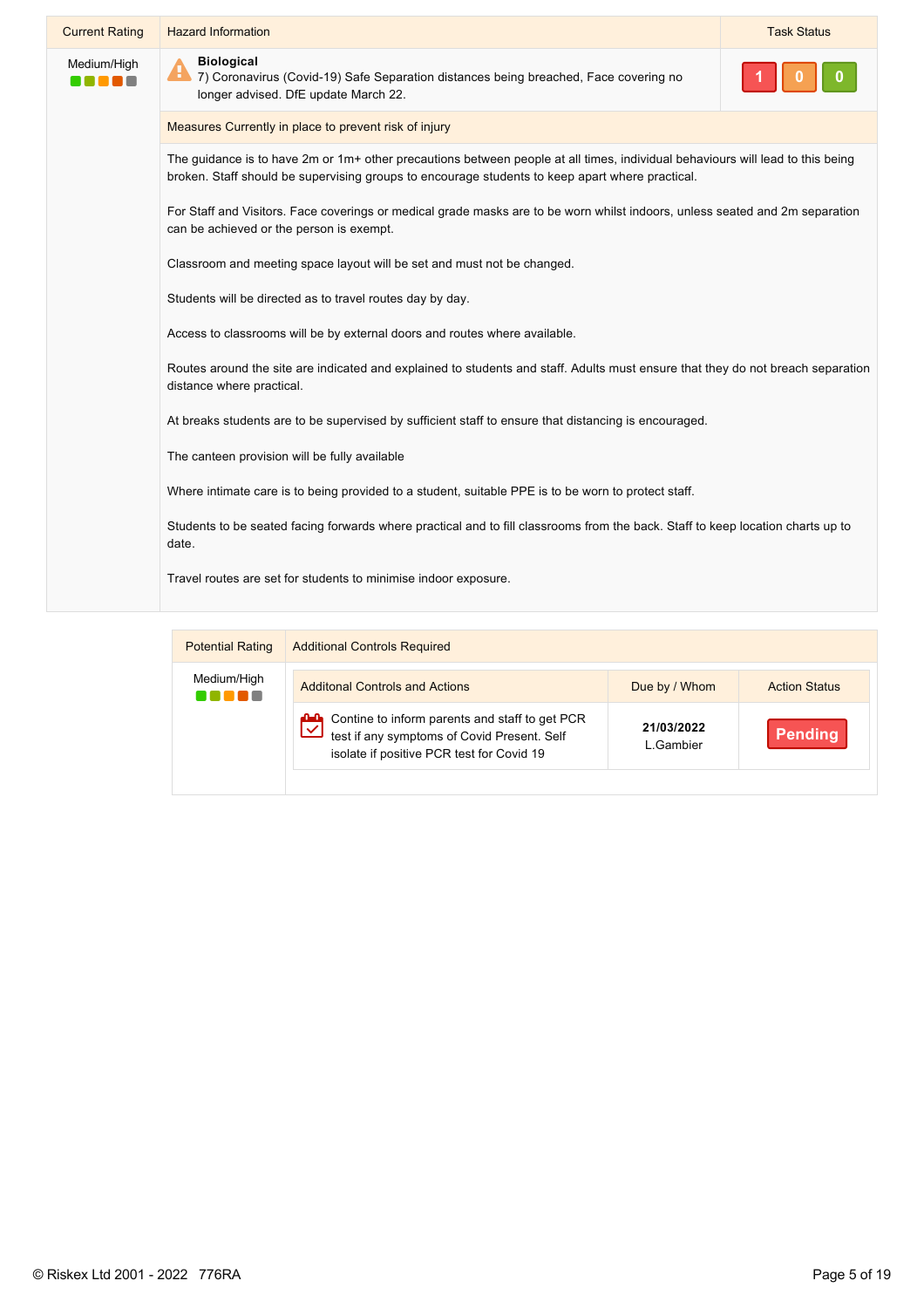| <b>Current Rating</b> | <b>Hazard Information</b>                                                                                                                                                                                                                                            | <b>Task Status</b> |
|-----------------------|----------------------------------------------------------------------------------------------------------------------------------------------------------------------------------------------------------------------------------------------------------------------|--------------------|
| Medium/High           | <b>Biological</b><br>8) Cross contamination between classrooms and users. Classrooms to be cleaned by users<br>between use.                                                                                                                                          |                    |
|                       | Measures Currently in place to prevent risk of injury                                                                                                                                                                                                                |                    |
|                       | Education Covid-19 poster used around the school.                                                                                                                                                                                                                    |                    |
|                       | Sanitising gels or fluids to be available in each room in use, to be used on entry and exit.                                                                                                                                                                         |                    |
|                       | Classrooms to be cleaned at the end of the school day, and between classes using the space, employing sanitising agents to<br>include keyboards and touch-screens. Particular attention is to be paid to contact areas such as doors and desks.                      |                    |
|                       | Black bin bags will suffice to collect non-bio routine waste and used sanitising wipes.                                                                                                                                                                              |                    |
|                       | Yellow bio hazard bags should be used for personal contact Personal Protective Equipment (PPE) when finished with. Black<br>bags can be used subject to controls being in place to isolate the bags for 3 days after closing before being put into general<br>waste. |                    |
|                       | All building users should wash their hands or use hand sanitiser following the Public Health England (PHE) instructions<br>whenever practically possible.                                                                                                            |                    |
|                       | Promote the 'catch it, bin it, kill it' approach to ensure good respiratory hygiene.                                                                                                                                                                                 |                    |
|                       | For individual and very frequently used equipment, such as pencils and pens, staff and pupils are to have their own items that<br>are not to be shared.                                                                                                              |                    |
|                       | Classroom based resources, such as books and games, can be used and shared within the group; these should be cleaned<br>regularly, along with all frequently touched surfaces.                                                                                       |                    |
|                       | Resources that are shared between classes or bubbles, such as sports, art and science equipment should be cleaned<br>frequently and meticulously and always between bubbles, or rotated to allow them to be left unused and out of reach for a                       |                    |

Outdoor playground equipment should be more frequently cleaned. This would also apply to resources used inside and outside by wraparound care providers.

For Penrice + after school activities students will not be in 'bubbles' .

period of 48 hours (72 hours for plastics) between use by different bubbles.

| <b>Potential Rating</b>   | <b>Additional Controls Required</b>                                                                                                                                                                 |  |
|---------------------------|-----------------------------------------------------------------------------------------------------------------------------------------------------------------------------------------------------|--|
| Medium/High<br>T 80 80 80 | <b>No Remedial Actions Entered</b><br>If there are any reasonably practicable actions which can be taken to reduce the risk associated<br>with this hazard please use the form above to enter them. |  |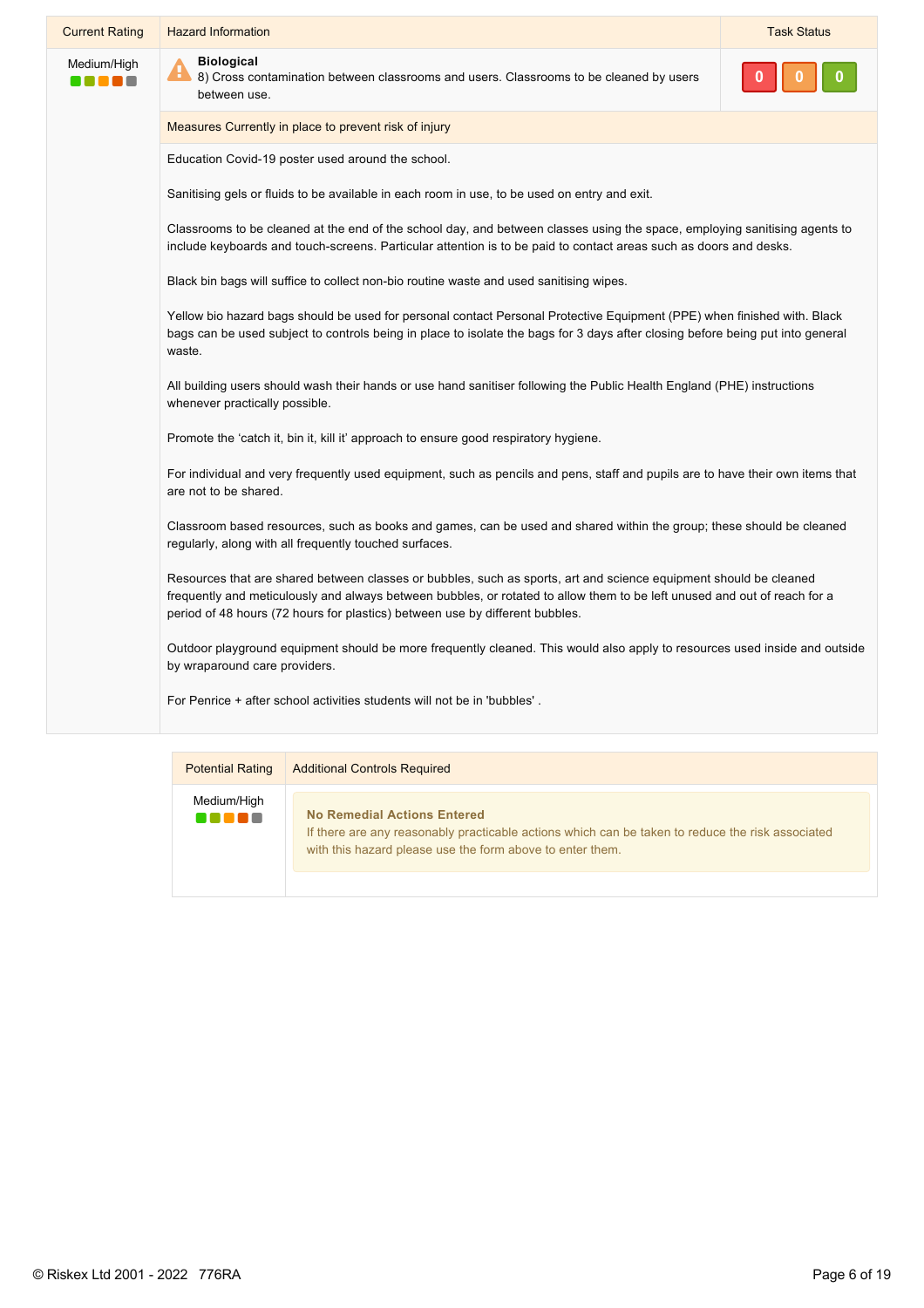| <b>Current Rating</b> | <b>Hazard Information</b>                                                                                                                                                                                                              | <b>Task Status</b> |
|-----------------------|----------------------------------------------------------------------------------------------------------------------------------------------------------------------------------------------------------------------------------------|--------------------|
| Medium/High           | <b>Fire Safety</b><br>9) Fire Assembly Points and Routes breaching Safe Separation guidance.                                                                                                                                           |                    |
|                       | Measures Currently in place to prevent risk of injury                                                                                                                                                                                  |                    |
|                       | Safe separation of 2m is to be maintained as far as practical when evacuating from the building between year group students<br>and staff.                                                                                              |                    |
|                       | Assembly points have been positioned with signage and will be advised for each group and separation distances enabled<br>between year group bubbles                                                                                    |                    |
|                       | No unannounced drills will take place until further notice, a walk through will be planned during the first weeks back in school to<br>familiarize staff and students with the new routine.                                            |                    |
|                       | Fire doors may be propped open to provide ventilation flow and reduce the number of contacts with doors. Staff in these<br>locations are to ensure that Fire Doors are closed at the end of the day and in the event of an evacuation. |                    |
|                       |                                                                                                                                                                                                                                        |                    |

| <b>Potential Rating</b>       | <b>Additional Controls Required</b>                                                                                                                                                          |
|-------------------------------|----------------------------------------------------------------------------------------------------------------------------------------------------------------------------------------------|
| Medium/High<br><b>THE LET</b> | No Remedial Actions Entered<br>If there are any reasonably practicable actions which can be taken to reduce the risk associated<br>with this hazard please use the form above to enter them. |

| <b>Current Rating</b> | <b>Hazard Information</b>                                                                                                                 | <b>Task Status</b> |
|-----------------------|-------------------------------------------------------------------------------------------------------------------------------------------|--------------------|
| Medium/High           | Travel<br>H.<br>10) Home to school transport. Face coverings are to worn, unless exempt, under the direction<br>of the ERA precautions.   |                    |
|                       | Measures Currently in place to prevent risk of injury                                                                                     |                    |
|                       | Students to hand sanitizer hands when leaving and boarding school transport.                                                              |                    |
|                       | Bins to be provided for face coverings when students leave transport or students to have a polythene bag to store and re-use<br>the mask. |                    |
|                       | Processes and procedures set out by Cornwall Council and bus compares to be shared with parents and students.                             |                    |
|                       | Pupils should sit in their year groups whilst travelling on school buses to and from school                                               |                    |
|                       | All pupils aged 11 or over wearing a face covering on public transport., unless exempt.                                                   |                    |
|                       | Windows to be opened on transport as much as possible to prevent build up of stagnant atmosphere.                                         |                    |
|                       | Students are to use their allocated bus route for track and trace purposes.                                                               |                    |
|                       |                                                                                                                                           |                    |

| <b>Potential Rating</b> | <b>Additional Controls Required</b>                                                                                                                                                                 |
|-------------------------|-----------------------------------------------------------------------------------------------------------------------------------------------------------------------------------------------------|
| Medium/High<br>.        | <b>No Remedial Actions Entered</b><br>If there are any reasonably practicable actions which can be taken to reduce the risk associated<br>with this hazard please use the form above to enter them. |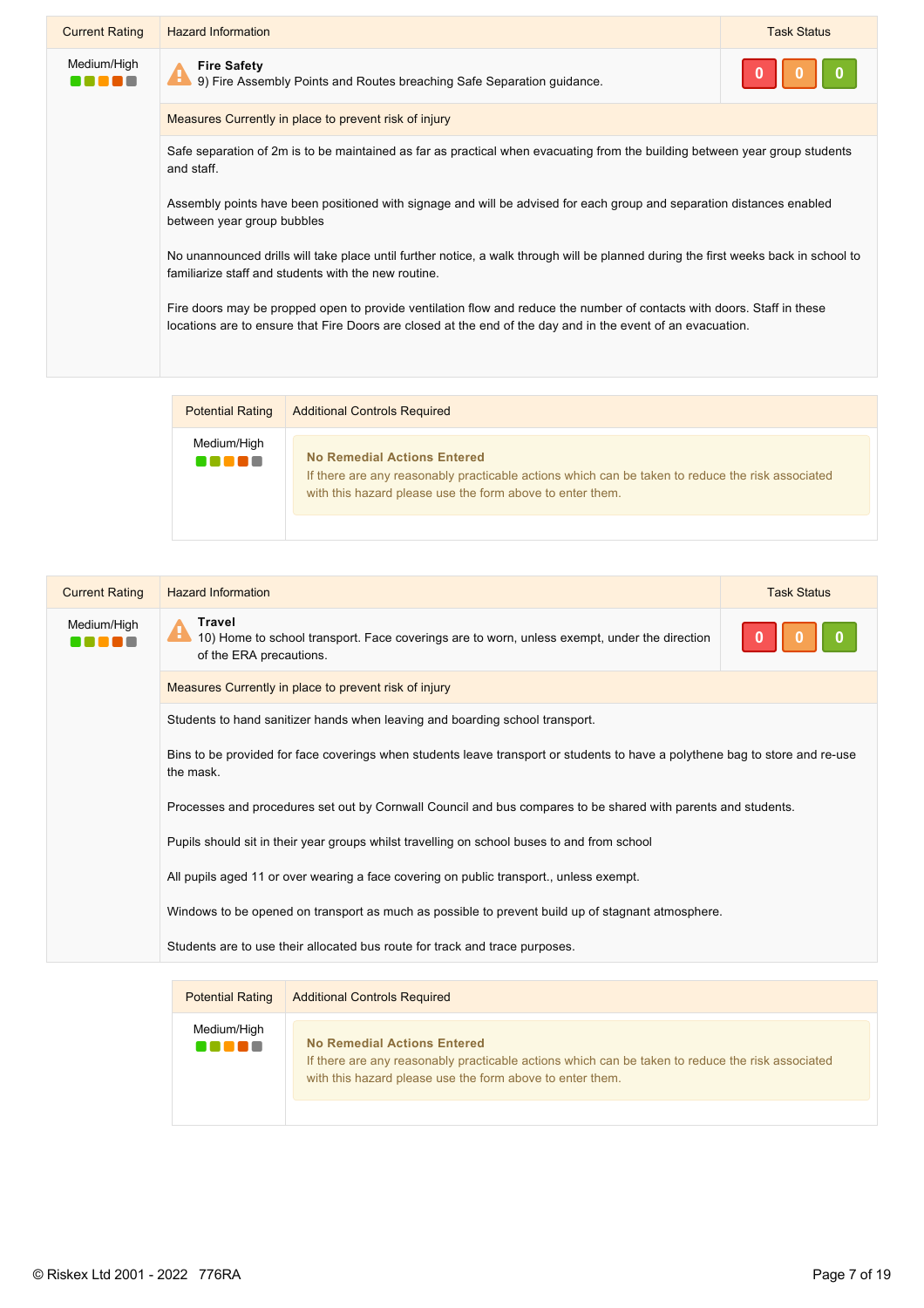| <b>Current Rating</b>  | <b>Hazard Information</b>                                                                                                                                                                                                                                                                                                                                                                                                                                                                                | <b>Task Status</b> |
|------------------------|----------------------------------------------------------------------------------------------------------------------------------------------------------------------------------------------------------------------------------------------------------------------------------------------------------------------------------------------------------------------------------------------------------------------------------------------------------------------------------------------------------|--------------------|
| Medium/High<br>n e e e | <b>Other (See: Hazard Details)</b><br>и.<br>11) SEND provision to students with education, health and care plans. Retained for<br>contingency usage, guidance has removed the requirement unless notified by PHE.                                                                                                                                                                                                                                                                                        |                    |
|                        | Measures Currently in place to prevent risk of injury                                                                                                                                                                                                                                                                                                                                                                                                                                                    |                    |
|                        | Specialists, therapists, clinicians and other support staff should ensure they minimize contact and maintain as much distance as<br>possible from other staff.                                                                                                                                                                                                                                                                                                                                           |                    |
|                        | Where intimate care needs to be provided to these students and social distancing is not possible, suitable PPE should be used.                                                                                                                                                                                                                                                                                                                                                                           |                    |
|                        | Some pupils with SEND (whether with education, health and care plans or on SEN support) will need specific help and<br>preparation for the changes to routine that this will involve, so teachers and special educational needs coordinators should plan<br>to meet these needs, for example using social stories. Those students classed and extremely clinically vulnerable, clinically<br>vulnerable will require a individual assessment of their needs and the extra provision that maybe required. |                    |
|                        | SENDCo and team to advise on the best controls for each student.                                                                                                                                                                                                                                                                                                                                                                                                                                         |                    |
|                        | Year bubbles are not to mix within 2m inside rooms, room restrictions may lead to bubbles being in the same room, this is to be<br>kept to the practical minimum and recorded for PHE track & trace.                                                                                                                                                                                                                                                                                                     |                    |
|                        |                                                                                                                                                                                                                                                                                                                                                                                                                                                                                                          |                    |

| <b>Potential Rating</b> | <b>Additional Controls Required</b>                                                                                                                                                          |
|-------------------------|----------------------------------------------------------------------------------------------------------------------------------------------------------------------------------------------|
| Medium/High             | No Remedial Actions Entered<br>If there are any reasonably practicable actions which can be taken to reduce the risk associated<br>with this hazard please use the form above to enter them. |

| <b>Current Rating</b> | <b>Hazard Information</b>                                                                                                                                                                                                                                                                                                                                   | <b>Task Status</b> |
|-----------------------|-------------------------------------------------------------------------------------------------------------------------------------------------------------------------------------------------------------------------------------------------------------------------------------------------------------------------------------------------------------|--------------------|
| Medium/High           | <b>Biological</b><br>н<br>12) Staff classed and extremely clinically vulnerable, clinically vulnerable or BAME at<br>increased risk. Retained for contingency usage, guidance has removed the requirement<br>unless notified by PHE. Students under 18 years removed from CEV category under PHE<br>information unless specific medical advice is received. |                    |
|                       | Measures Currently in place to prevent risk of injury                                                                                                                                                                                                                                                                                                       |                    |
|                       | Each member of staff or student in a vulnerable group has been identified, and will have a personal risk assessment outlining<br>the control measures for them.                                                                                                                                                                                             |                    |
|                       | This is to reviewed when relevant local or national circumstances change.                                                                                                                                                                                                                                                                                   |                    |
|                       |                                                                                                                                                                                                                                                                                                                                                             |                    |
|                       |                                                                                                                                                                                                                                                                                                                                                             |                    |

| <b>Potential Rating</b> | <b>Additional Controls Required</b>                                                                                                                                                                 |
|-------------------------|-----------------------------------------------------------------------------------------------------------------------------------------------------------------------------------------------------|
| Medium/High<br>an na m  | <b>No Remedial Actions Entered</b><br>If there are any reasonably practicable actions which can be taken to reduce the risk associated<br>with this hazard please use the form above to enter them. |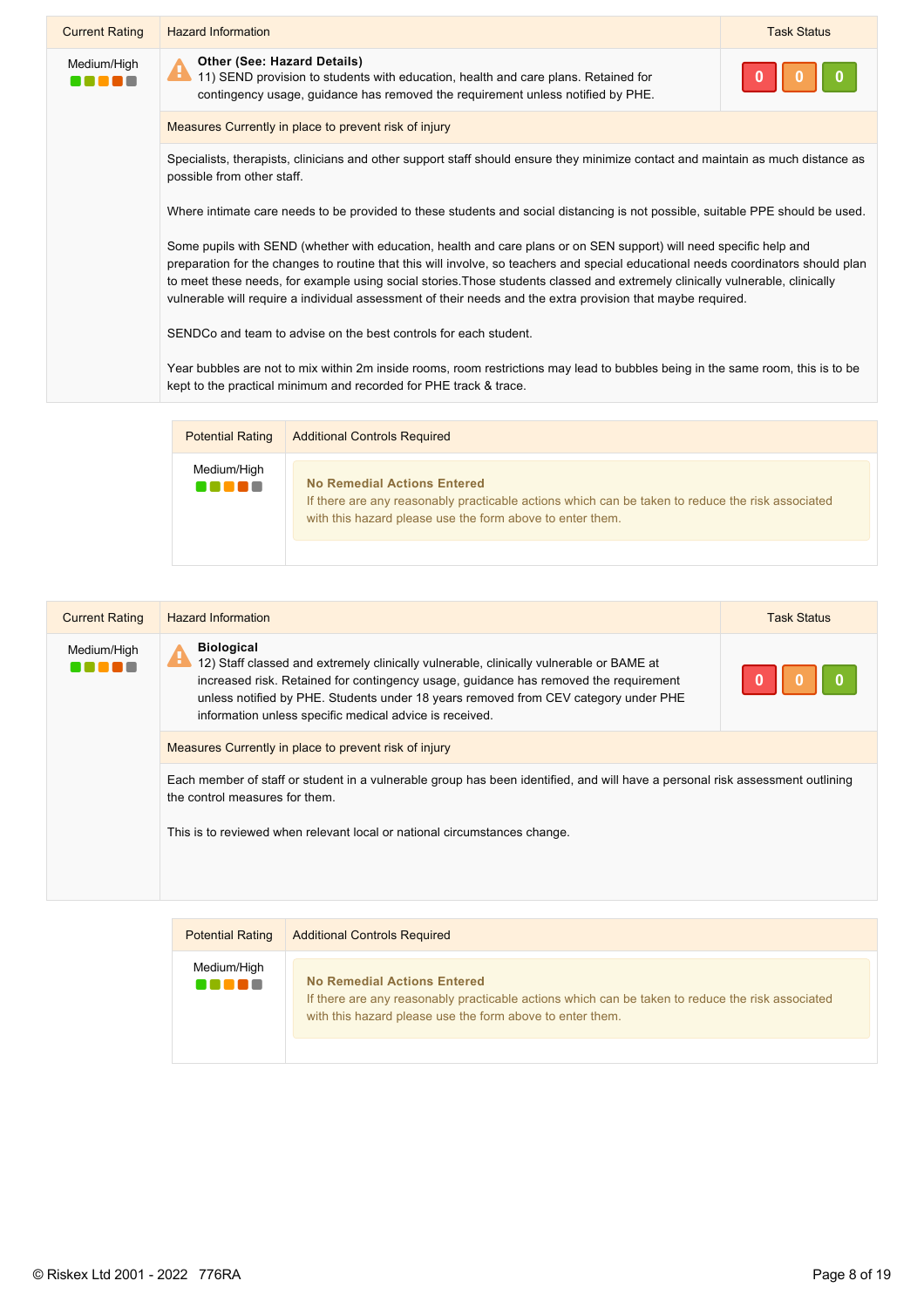| <b>Current Rating</b> | <b>Hazard Information</b>                                                                                                                              | <b>Task Status</b> |
|-----------------------|--------------------------------------------------------------------------------------------------------------------------------------------------------|--------------------|
| Medium                | Welfare<br>Æ<br>13) Lack of socially distance staff welfare facilities.                                                                                |                    |
|                       | Measures Currently in place to prevent risk of injury                                                                                                  |                    |
|                       | Staff welfare area's set out to have 1m+ social distance available.                                                                                    |                    |
|                       | Staff rooms limited to the number of staff within a room depending on size and shape.                                                                  |                    |
|                       | Furniture and room layout has been altered to allow the use of 2m social distancing when seated, personnel are responsible for<br>their own distances. |                    |
|                       | Additional area's maybe required to provide suitable space for staff to relax and work.                                                                |                    |

| <b>Potential Rating</b> | <b>Additional Controls Required</b>                                                                                                                                                                 |
|-------------------------|-----------------------------------------------------------------------------------------------------------------------------------------------------------------------------------------------------|
| Medium<br>. .           | <b>No Remedial Actions Entered</b><br>If there are any reasonably practicable actions which can be taken to reduce the risk associated<br>with this hazard please use the form above to enter them. |

| <b>Current Rating</b> | <b>Hazard Information</b>                                                                                                                                                                                              | <b>Task Status</b> |
|-----------------------|------------------------------------------------------------------------------------------------------------------------------------------------------------------------------------------------------------------------|--------------------|
| Medium<br>- -         | Welfare<br>н<br>14) Mental health of staff/students returning after isolation and anxiety of coronavirus                                                                                                               |                    |
|                       | Measures Currently in place to prevent risk of injury                                                                                                                                                                  |                    |
|                       | Information about where staff can seek help shared by the CELT exec. as part of Cornovirus update No: 22 3/7/2020. they<br>include sign posting to places that are offering support include NAHT and the 'Thrive app'. |                    |
|                       | Schools have been keeping in regular contact with students to check in on their educational, safeguarding and mental well<br>being.                                                                                    |                    |
|                       | Staff should be mindful of students mental well being and impact of isolation for them and to use their pastoral routes for access<br>support for their students.                                                      |                    |
|                       | All activities should be mindful that those requiring support may, inadvertantly, breach the recommended distancing guidance to<br>alleviate their anxiety.                                                            |                    |
|                       |                                                                                                                                                                                                                        |                    |

| <b>Potential Rating</b> | <b>Additional Controls Required</b>                                                                                                                                                                 |
|-------------------------|-----------------------------------------------------------------------------------------------------------------------------------------------------------------------------------------------------|
| Medium<br>4 N N N V     | <b>No Remedial Actions Entered</b><br>If there are any reasonably practicable actions which can be taken to reduce the risk associated<br>with this hazard please use the form above to enter them. |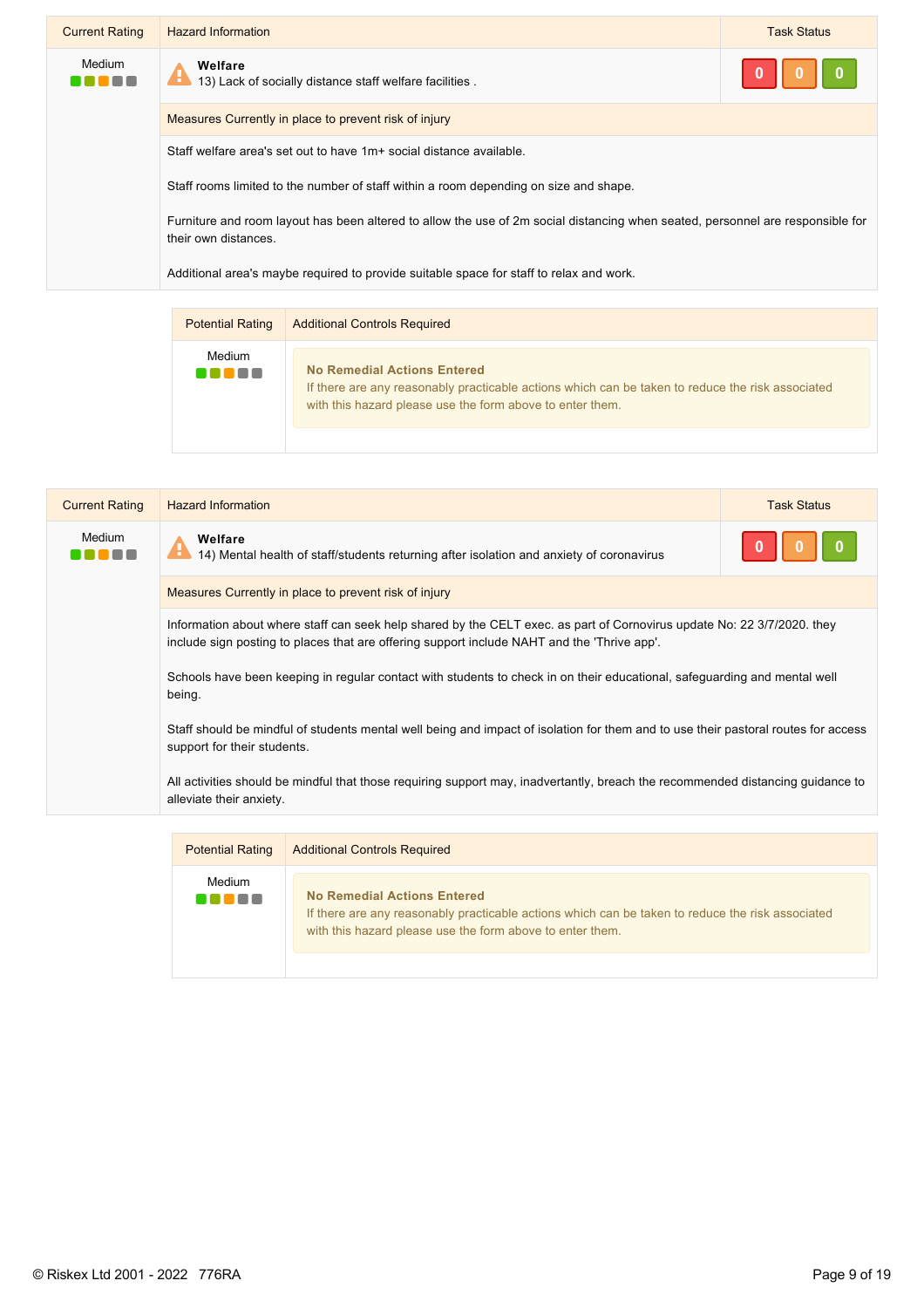| <b>Current Rating</b> | <b>Hazard Information</b>                                                                                                                                                     | <b>Task Status</b> |
|-----------------------|-------------------------------------------------------------------------------------------------------------------------------------------------------------------------------|--------------------|
| Medium/High           | <b>Other (See: Hazard Details)</b><br>15) Lack of PPE to carry out normal operations                                                                                          |                    |
|                       | Measures Currently in place to prevent risk of injury                                                                                                                         |                    |
|                       | PPE is the last link in the protective chain, not the first. Cloth face coverings are not classified as PPE.                                                                  |                    |
|                       | The task should be re-assessed if the hazard requiring PPE can be eliminated.                                                                                                 |                    |
|                       | Staff informed that no task should be undertaken if the appropriate PPE, as set out in the task's risk assessment is not<br>available.                                        |                    |
|                       | First Aid must ensure they have disposable aprons, face shields, gloves and face masks of at least FFP3 or N99 standard.<br>Penrice Academy has this or similar PPE in stock. |                    |
|                       | Stocks are held by the Site Manager but supplies may be limited, use it when needed.                                                                                          |                    |
|                       |                                                                                                                                                                               |                    |

| <b>Potential Rating</b> | <b>Additional Controls Required</b>                                                                                                                                                                 |
|-------------------------|-----------------------------------------------------------------------------------------------------------------------------------------------------------------------------------------------------|
| Medium/High<br>an na n  | <b>No Remedial Actions Entered</b><br>If there are any reasonably practicable actions which can be taken to reduce the risk associated<br>with this hazard please use the form above to enter them. |

| <b>Current Rating</b> | <b>Hazard Information</b>                                                                                                                                                                                                                                                                                                                 | <b>Task Status</b> |
|-----------------------|-------------------------------------------------------------------------------------------------------------------------------------------------------------------------------------------------------------------------------------------------------------------------------------------------------------------------------------------|--------------------|
| Medium                | <b>Ergonomics</b><br>$\mathbf \theta$<br>16) Musculoskeletal disorders as a result of using display screen equipment at home                                                                                                                                                                                                              |                    |
|                       | Measures Currently in place to prevent risk of injury                                                                                                                                                                                                                                                                                     |                    |
|                       | Staff have been reminded of display screen equipment best practice.                                                                                                                                                                                                                                                                       |                    |
|                       | If staff have moved office space around to social distance themselves from others a new display screen equipment must be<br>made on the work area. In the first instance staff should carry out their own assessment and then contact their local display<br>screen equipment assessor to assist with correcting deficiencies identified. |                    |
|                       | The trained DSE Level 2 assessor for Penrice academy is Nigel Strawbridge, HSW Coordinator.                                                                                                                                                                                                                                               |                    |

| <b>Potential Rating</b> | <b>Additional Controls Required</b>                                                                                                                                                                 |
|-------------------------|-----------------------------------------------------------------------------------------------------------------------------------------------------------------------------------------------------|
| Medium                  | <b>No Remedial Actions Entered</b><br>If there are any reasonably practicable actions which can be taken to reduce the risk associated<br>with this hazard please use the form above to enter them. |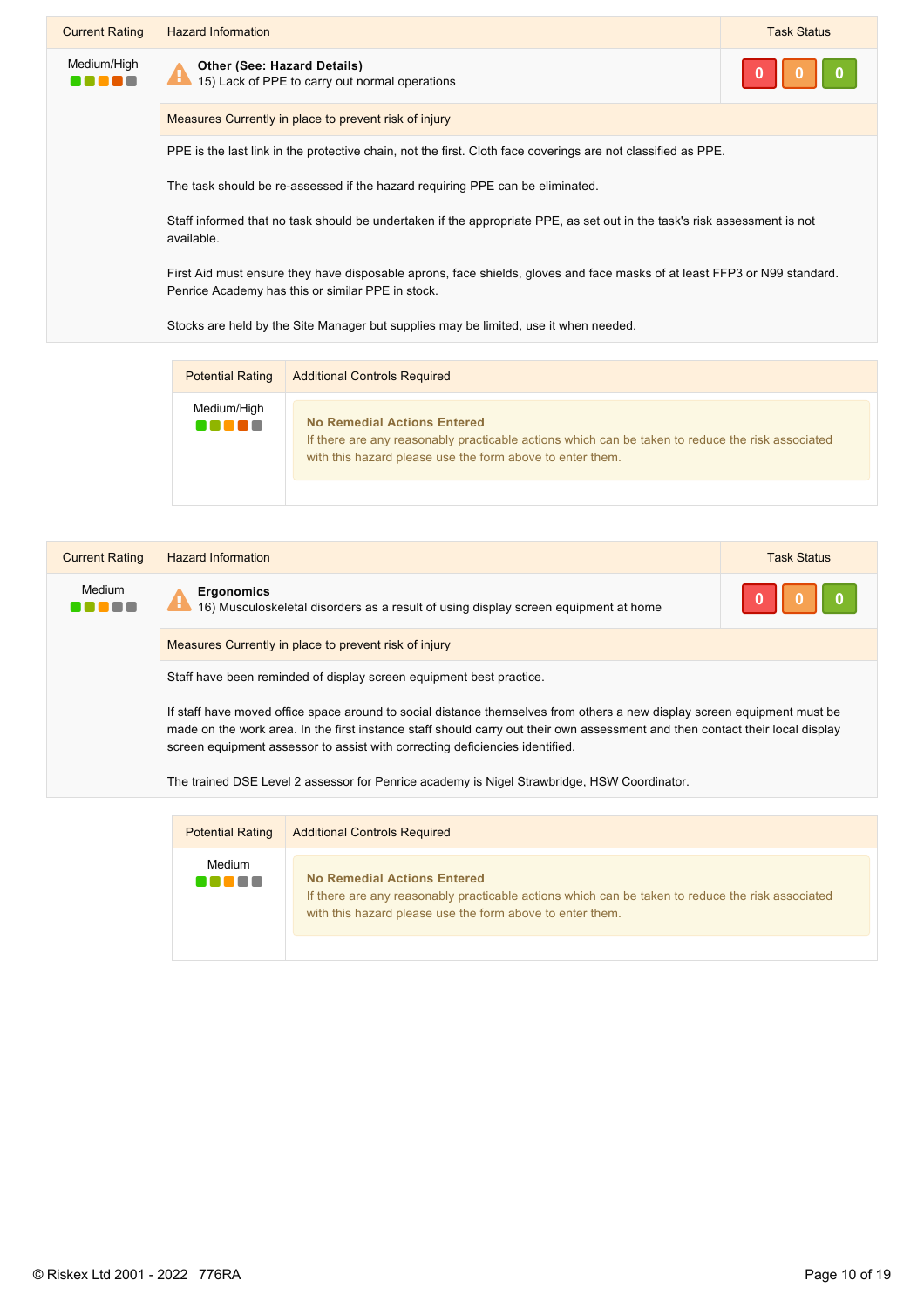| <b>Current Rating</b> | <b>Hazard Information</b>                                                                                                                                                                                                                                                                                            | <b>Task Status</b> |
|-----------------------|----------------------------------------------------------------------------------------------------------------------------------------------------------------------------------------------------------------------------------------------------------------------------------------------------------------------|--------------------|
| Medium/High           | Ventilation<br>17) Poor ventilation in work spaces                                                                                                                                                                                                                                                                   |                    |
|                       | Measures Currently in place to prevent risk of injury                                                                                                                                                                                                                                                                |                    |
|                       | Where there is mechanical ventilation is to be used whenever the room is in use by staff/students.                                                                                                                                                                                                                   |                    |
|                       | If there is no mechanical ventilation windows, doors and skylights are to be opened to allow a continuous flow of air though the<br>room. This may be reduced to maintain a reasonable temperature but the room should be purged before use, during breaks<br>and at the end of the day.                             |                    |
|                       | Be mindful that fire doors should be closed when there is no one in the room, however, in this coronavirus situation they may be<br>propped open to minimise contact for those going through. There must be a system in place to ensure that they are closed at<br>the end of the day and if there is an evacuation. |                    |
|                       | Mechanical ventilation is a priority for maintenance if it is found out of action.                                                                                                                                                                                                                                   |                    |
|                       | Rooms are assessed to ensure that windows and opening are in working condition, defects are to be reported to the Site Team<br>for rectification.                                                                                                                                                                    |                    |

| <b>Potential Rating</b> | <b>Additional Controls Required</b>                                                                                                                                                          |  |
|-------------------------|----------------------------------------------------------------------------------------------------------------------------------------------------------------------------------------------|--|
| Medium/High<br>.        | No Remedial Actions Entered<br>If there are any reasonably practicable actions which can be taken to reduce the risk associated<br>with this hazard please use the form above to enter them. |  |

| <b>Current Rating</b> | <b>Hazard Information</b>                                                                                                                                                                                                                                                                                                                                                                                                                                                                                   | <b>Task Status</b> |
|-----------------------|-------------------------------------------------------------------------------------------------------------------------------------------------------------------------------------------------------------------------------------------------------------------------------------------------------------------------------------------------------------------------------------------------------------------------------------------------------------------------------------------------------------|--------------------|
| High                  | <b>Biological</b><br>18) Confirmed case of COVID-19 - to be checked against current guidance as the information<br>is changing often. Check on line at: https://www.cornwall.gov.uk/health-and-social-<br>care/information-about-coronavirus/                                                                                                                                                                                                                                                               |                    |
|                       | Measures Currently in place to prevent risk of injury                                                                                                                                                                                                                                                                                                                                                                                                                                                       |                    |
|                       | Ensuring that pupils, staff and other adults do not come into the school if they have coronavirus (COVID-19) symptoms, or have<br>tested positive in at least the last 10 days, and ensuring anyone developing those symptoms during the school day is sent<br>home, are essential actions to reduce the risk in schools and further drive down transmission of coronavirus (COVID-19).<br>Staff in management posts must ensure they understand the NHS Test and Trace process and how to contact the DfE. |                    |

| <b>Potential Rating</b> | <b>Additional Controls Required</b>                                                                                                                                                                 |  |
|-------------------------|-----------------------------------------------------------------------------------------------------------------------------------------------------------------------------------------------------|--|
| High<br>.               | <b>No Remedial Actions Entered</b><br>If there are any reasonably practicable actions which can be taken to reduce the risk associated<br>with this hazard please use the form above to enter them. |  |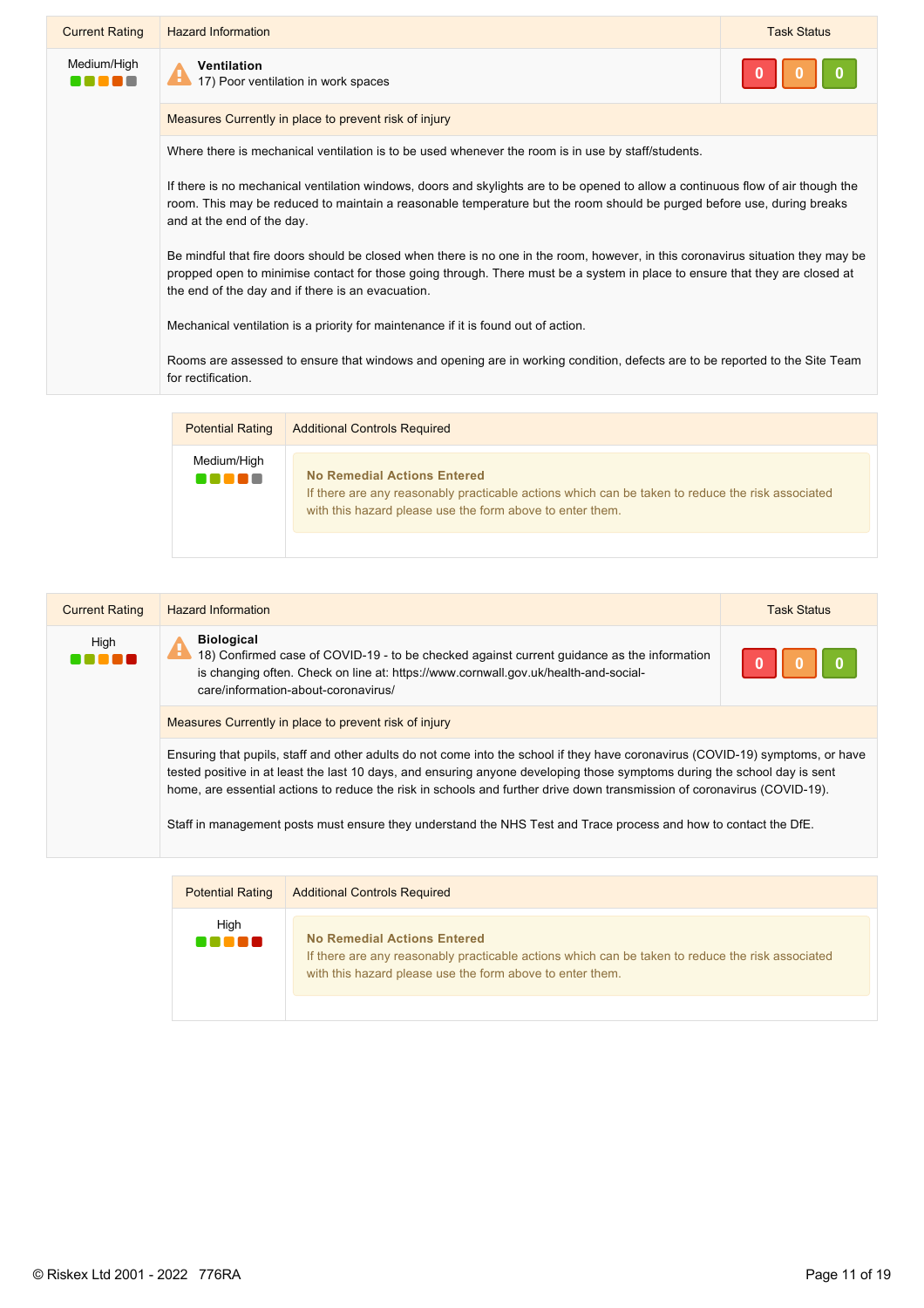| <b>Current Rating</b> | <b>Hazard Information</b>                                                                                                                                                                                                          | <b>Task Status</b> |
|-----------------------|------------------------------------------------------------------------------------------------------------------------------------------------------------------------------------------------------------------------------------|--------------------|
| Medium/High           | <b>Other (See: Hazard Details)</b><br>20) Contractors access for essential work during lesson school times                                                                                                                         |                    |
|                       | Measures Currently in place to prevent risk of injury                                                                                                                                                                              |                    |
|                       | Contractors are to be arrange outside of school times as far as reasonable practicable unless essential emergency repair work<br>is required.                                                                                      |                    |
|                       | Contractors that are required to operate during these times should submit their Risk Assessment Matrix (RAMS) to the school on<br>the steps they have put in place to minimise cross contamination from them moving between sites. |                    |
|                       | Contractors are to follow all process and procedures at the school and maintain 2m social distancing from all staff and students<br>at all times.                                                                                  |                    |
|                       |                                                                                                                                                                                                                                    |                    |

| <b>Potential Rating</b> | <b>Additional Controls Required</b>                                                                                                                                                                 |  |
|-------------------------|-----------------------------------------------------------------------------------------------------------------------------------------------------------------------------------------------------|--|
| Medium/High<br>88 E B   | <b>No Remedial Actions Entered</b><br>If there are any reasonably practicable actions which can be taken to reduce the risk associated<br>with this hazard please use the form above to enter them. |  |
|                         |                                                                                                                                                                                                     |  |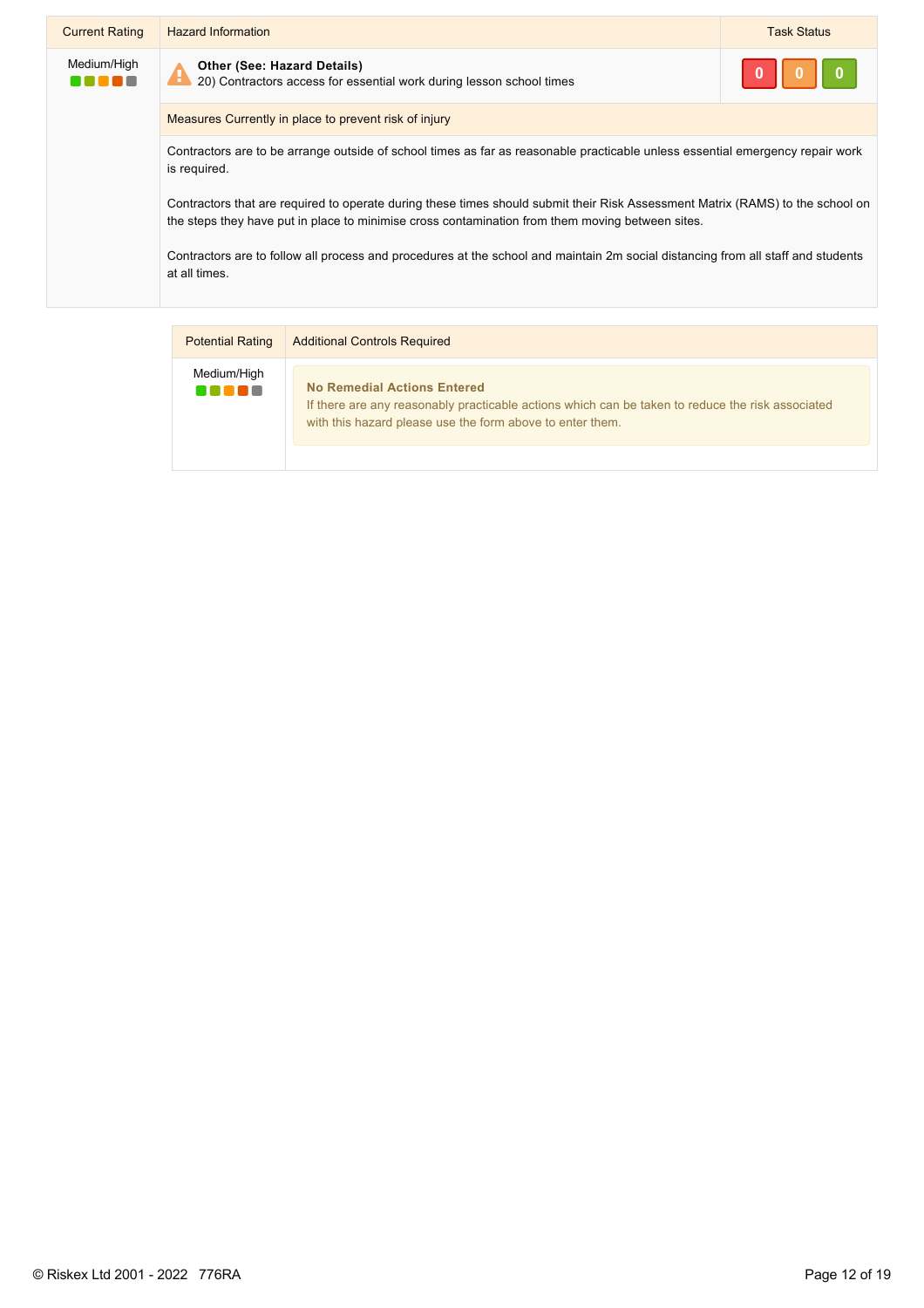| <b>Current Rating</b>    | <b>Hazard Information</b>                                                                                                                                                                                                                                                     | <b>Task Status</b> |
|--------------------------|-------------------------------------------------------------------------------------------------------------------------------------------------------------------------------------------------------------------------------------------------------------------------------|--------------------|
| Medium/High<br>n n n n n | <b>Biological</b><br>$\clubsuit$<br>21) First Aid for illness, injuries or suspect Coronavirus infection. Retained for contingency<br>usage, guidance has removed the requirement unless notified by PHE. Check current<br>Cornwall council guidance as it is changing often. |                    |
|                          | Measures Currently in place to prevent risk of injury                                                                                                                                                                                                                         |                    |
|                          | Illness:                                                                                                                                                                                                                                                                      |                    |
|                          | Basic Life Support (BLS):                                                                                                                                                                                                                                                     |                    |
|                          | BLS guidance has changed for the duration of the pandemic.                                                                                                                                                                                                                    |                    |
|                          | Children and infants BLS guidance remains as previously published, including rescue breaths.                                                                                                                                                                                  |                    |
|                          | Adult BLS does not employ rescue breaths, use CPR compressions only until the emergency services arrive and take over.                                                                                                                                                        |                    |
|                          | Injuries:                                                                                                                                                                                                                                                                     |                    |
|                          | To treat injuries the separation distance will necessarily be dispensed with.                                                                                                                                                                                                 |                    |
|                          | Minimum number of people to deal with the casualty, using barrier contact / contamination prevention - gloves, mask, plus apron<br>or suit if time permits.                                                                                                                   |                    |
|                          | Carefully clean up surfaces affected with sanitiser, dispose of bio-waste in yellow bags                                                                                                                                                                                      |                    |
|                          | Coronavirus (Covid-19):                                                                                                                                                                                                                                                       |                    |
|                          | Coronavirus symptoms are a fever / high temperature or a new, continuous cough or loss of the sense of smell or taste.<br>(Gov.uk)                                                                                                                                            |                    |
|                          | Students with suspect Coronavirus symptoms will require the person to be segregated when showing symptoms seek advice<br>from NHS 111.                                                                                                                                        |                    |
|                          | Adults with suspect Coronavirus symptoms will require the person to be segregated, alternatively if they have transport they<br>should leave the site as soon as practical.                                                                                                   |                    |
|                          | A protocol for the management of groups where one member of the group shows symptoms of Covid-19 and goes home is in<br>place:                                                                                                                                                |                    |
|                          | Those they have been groups with should monitor their health for 10 days, the likelihood of transmission in school is very low<br>due to the distancing and cleaning regimes.                                                                                                 |                    |
|                          | Areas where those displaying symptoms have been are to be thoroughly sanitised before next use.                                                                                                                                                                               |                    |
|                          | The former Inclusion Office next to CS3 room is the holding location whilst students are waiting for collection, it is to be<br>thoroughly cleaned after use and before next use.                                                                                             |                    |
|                          | Cornwall Council website: https://www.cornwall.gov.uk/schools-and-education/back-to-school/ has the latest information                                                                                                                                                        |                    |
|                          |                                                                                                                                                                                                                                                                               |                    |
|                          | <b>Potential Rating Additional Controls Required</b>                                                                                                                                                                                                                          |                    |

| <b>Potential Rating</b> | <b>Additional Controls Required</b>                                                                                                                                                                 |
|-------------------------|-----------------------------------------------------------------------------------------------------------------------------------------------------------------------------------------------------|
| Medium/High<br>vo so n  | <b>No Remedial Actions Entered</b><br>If there are any reasonably practicable actions which can be taken to reduce the risk associated<br>with this hazard please use the form above to enter them. |
|                         |                                                                                                                                                                                                     |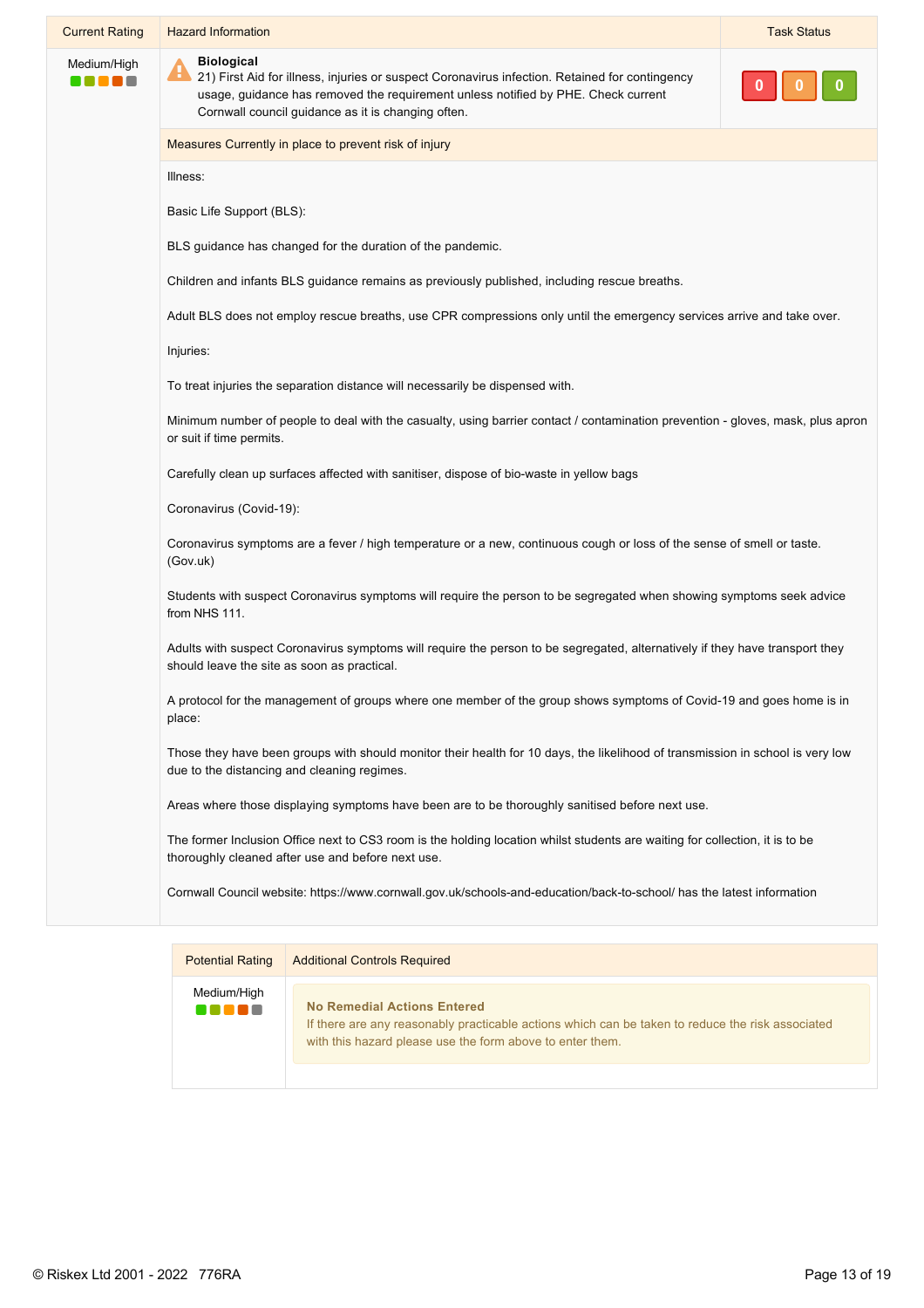| <b>Current Rating</b> | <b>Hazard Information</b>                                                                                                                                        | <b>Task Status</b> |
|-----------------------|------------------------------------------------------------------------------------------------------------------------------------------------------------------|--------------------|
| Medium                | <b>Other (See: Hazard Details)</b><br>19) Contingency for remote learning and working                                                                            |                    |
|                       | Measures Currently in place to prevent risk of injury                                                                                                            |                    |
|                       | Schools must have a plan in place that can be quickly and effectively implemented for remote learning should a year group<br>bubble be required to self-isolate. |                    |
|                       | Schools must also have a plan for how staff that are required to self-isolate as part of track and trace can work effectively from<br>home.                      |                    |
|                       | School must also consider how staff who are required to self-isolate will impact their staff to student ratio's                                                  |                    |
|                       | The SLT at Penrice Academy are ensuring, through subject and year leaders, that plans are in place for activation in short<br>notice.                            |                    |

| <b>Potential Rating</b> | <b>Additional Controls Required</b>                                                                                                                                                          |  |
|-------------------------|----------------------------------------------------------------------------------------------------------------------------------------------------------------------------------------------|--|
| Medium<br>an nov        | No Remedial Actions Entered<br>If there are any reasonably practicable actions which can be taken to reduce the risk associated<br>with this hazard please use the form above to enter them. |  |

|  | <b>Current Rating</b> | <b>Hazard Information</b>                                                                                                                  | <b>Task Status</b> |
|--|-----------------------|--------------------------------------------------------------------------------------------------------------------------------------------|--------------------|
|  | Medium<br>n ni        | <b>Other (See: Hazard Details)</b><br>6) Students at risk due to Safeguarding Systems not being in place                                   |                    |
|  |                       | Measures Currently in place to prevent risk of injury                                                                                      |                    |
|  |                       | Vulnerable students are identified and attendance monitored to ensure their safety where practical and desired by the family<br>concerned. |                    |
|  |                       | The Safeguarding Team are available to deal with any unexpected arisings using normal processes.                                           |                    |
|  |                       |                                                                                                                                            |                    |

| <b>Potential Rating</b> | <b>Additional Controls Required</b>                                                                                                                                                                 |
|-------------------------|-----------------------------------------------------------------------------------------------------------------------------------------------------------------------------------------------------|
| Medium<br>.             | <b>No Remedial Actions Entered</b><br>If there are any reasonably practicable actions which can be taken to reduce the risk associated<br>with this hazard please use the form above to enter them. |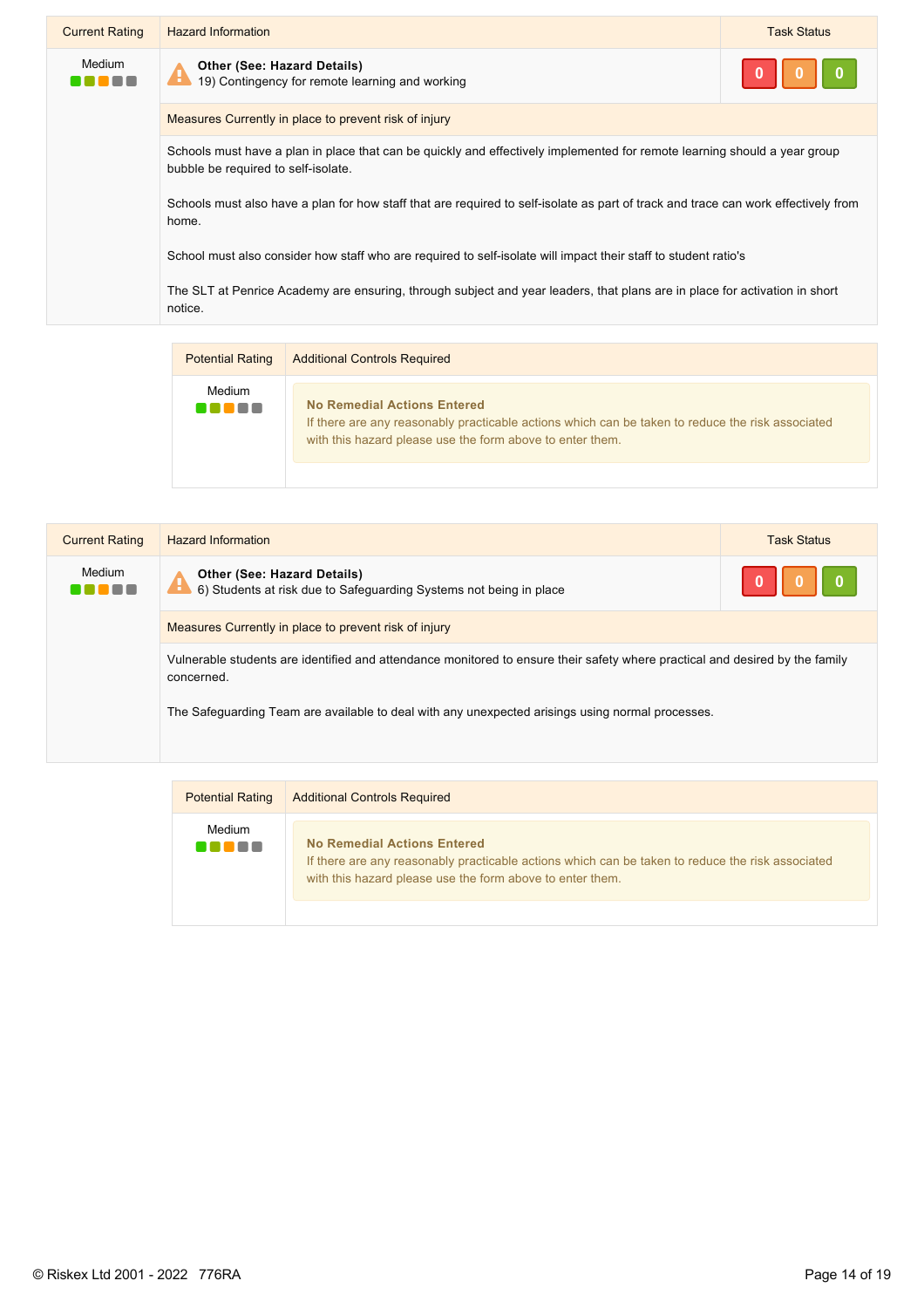| <b>Current Rating</b> | <b>Hazard Information</b>                                                                                                                            | <b>Task Status</b> |
|-----------------------|------------------------------------------------------------------------------------------------------------------------------------------------------|--------------------|
| Medium/High           | <b>Behaviour</b><br>5) Student misbehavior following Lockdown absences                                                                               |                    |
|                       | Measures Currently in place to prevent risk of injury                                                                                                |                    |
|                       | Students are expected to follow the normal Academy behavior standards in school.                                                                     |                    |
|                       | The Academy behavior and discipline system will be modified, no internal exclusion may be available.                                                 |                    |
|                       | If students are disruptive and do not respond to direction they may be sent home, each arising will be judged on thier own merits<br>and challenges. |                    |
|                       | Year bubbles are not to mix in the Link area, separate zones are to be identified and implemeted.                                                    |                    |
|                       |                                                                                                                                                      |                    |
|                       |                                                                                                                                                      |                    |

| <b>Potential Rating</b> | <b>Additional Controls Required</b>                                                                                                                                                                 |
|-------------------------|-----------------------------------------------------------------------------------------------------------------------------------------------------------------------------------------------------|
| Medium/High<br>.        | <b>No Remedial Actions Entered</b><br>If there are any reasonably practicable actions which can be taken to reduce the risk associated<br>with this hazard please use the form above to enter them. |

| <b>Biological</b><br>Medium/High<br>4) Use of shared equipment by students in practical subjects. Retained for contingency<br>usage, quidance has removed the requirement unless notified by PHE.<br>Measures Currently in place to prevent risk of injury<br>Guidance has been issued by CLEAPSS for Science, DT and Art on how this can be achieved safely in science labs v2.09<br>03/12/2020.<br>The guidance can be used to support other practical departments in achieving practical work.<br>Lessons in those specialist areas must take place in their fully equipped teaching spaces as all relevant safety equipment is<br>located there.<br>Demonstrations must also take place in their fully equipped teaching spaces as all relevant safety equipment is located there.<br>Schools should note that there may be an additional risk of infection in environments where you or others are singing, chanting,<br>playing wind or brass instruments or shouting. This applies even if individuals are at a distance. Schools should consider how to<br>reduce the risk, particularly when pupils are playing instruments or singing in small groups such as in music lessons by, for<br>example, physical distancing and playing outside wherever possible, limiting group sizes to no more than 15, positioning pupils<br>back-to-back or side-to-side, avoiding sharing of instruments, and ensuring good ventilation. Singing, wind and brass playing<br>should not take place in larger groups such as school choirs and ensembles, or school assemblies | <b>Current Rating</b> | <b>Hazard Information</b>                                | <b>Task Status</b> |
|--------------------------------------------------------------------------------------------------------------------------------------------------------------------------------------------------------------------------------------------------------------------------------------------------------------------------------------------------------------------------------------------------------------------------------------------------------------------------------------------------------------------------------------------------------------------------------------------------------------------------------------------------------------------------------------------------------------------------------------------------------------------------------------------------------------------------------------------------------------------------------------------------------------------------------------------------------------------------------------------------------------------------------------------------------------------------------------------------------------------------------------------------------------------------------------------------------------------------------------------------------------------------------------------------------------------------------------------------------------------------------------------------------------------------------------------------------------------------------------------------------------------------------------------------------------------------|-----------------------|----------------------------------------------------------|--------------------|
|                                                                                                                                                                                                                                                                                                                                                                                                                                                                                                                                                                                                                                                                                                                                                                                                                                                                                                                                                                                                                                                                                                                                                                                                                                                                                                                                                                                                                                                                                                                                                                          |                       |                                                          |                    |
|                                                                                                                                                                                                                                                                                                                                                                                                                                                                                                                                                                                                                                                                                                                                                                                                                                                                                                                                                                                                                                                                                                                                                                                                                                                                                                                                                                                                                                                                                                                                                                          |                       |                                                          |                    |
|                                                                                                                                                                                                                                                                                                                                                                                                                                                                                                                                                                                                                                                                                                                                                                                                                                                                                                                                                                                                                                                                                                                                                                                                                                                                                                                                                                                                                                                                                                                                                                          |                       |                                                          |                    |
|                                                                                                                                                                                                                                                                                                                                                                                                                                                                                                                                                                                                                                                                                                                                                                                                                                                                                                                                                                                                                                                                                                                                                                                                                                                                                                                                                                                                                                                                                                                                                                          |                       |                                                          |                    |
|                                                                                                                                                                                                                                                                                                                                                                                                                                                                                                                                                                                                                                                                                                                                                                                                                                                                                                                                                                                                                                                                                                                                                                                                                                                                                                                                                                                                                                                                                                                                                                          |                       |                                                          |                    |
|                                                                                                                                                                                                                                                                                                                                                                                                                                                                                                                                                                                                                                                                                                                                                                                                                                                                                                                                                                                                                                                                                                                                                                                                                                                                                                                                                                                                                                                                                                                                                                          |                       |                                                          |                    |
|                                                                                                                                                                                                                                                                                                                                                                                                                                                                                                                                                                                                                                                                                                                                                                                                                                                                                                                                                                                                                                                                                                                                                                                                                                                                                                                                                                                                                                                                                                                                                                          |                       |                                                          |                    |
|                                                                                                                                                                                                                                                                                                                                                                                                                                                                                                                                                                                                                                                                                                                                                                                                                                                                                                                                                                                                                                                                                                                                                                                                                                                                                                                                                                                                                                                                                                                                                                          |                       | Students and staff are not to share equipment at school. |                    |

| <b>Potential Rating</b> | <b>Additional Controls Required</b>                                                                                                                                                          |  |
|-------------------------|----------------------------------------------------------------------------------------------------------------------------------------------------------------------------------------------|--|
| Medium/High             | No Remedial Actions Entered<br>If there are any reasonably practicable actions which can be taken to reduce the risk associated<br>with this hazard please use the form above to enter them. |  |

T

 $\mathbb{R}$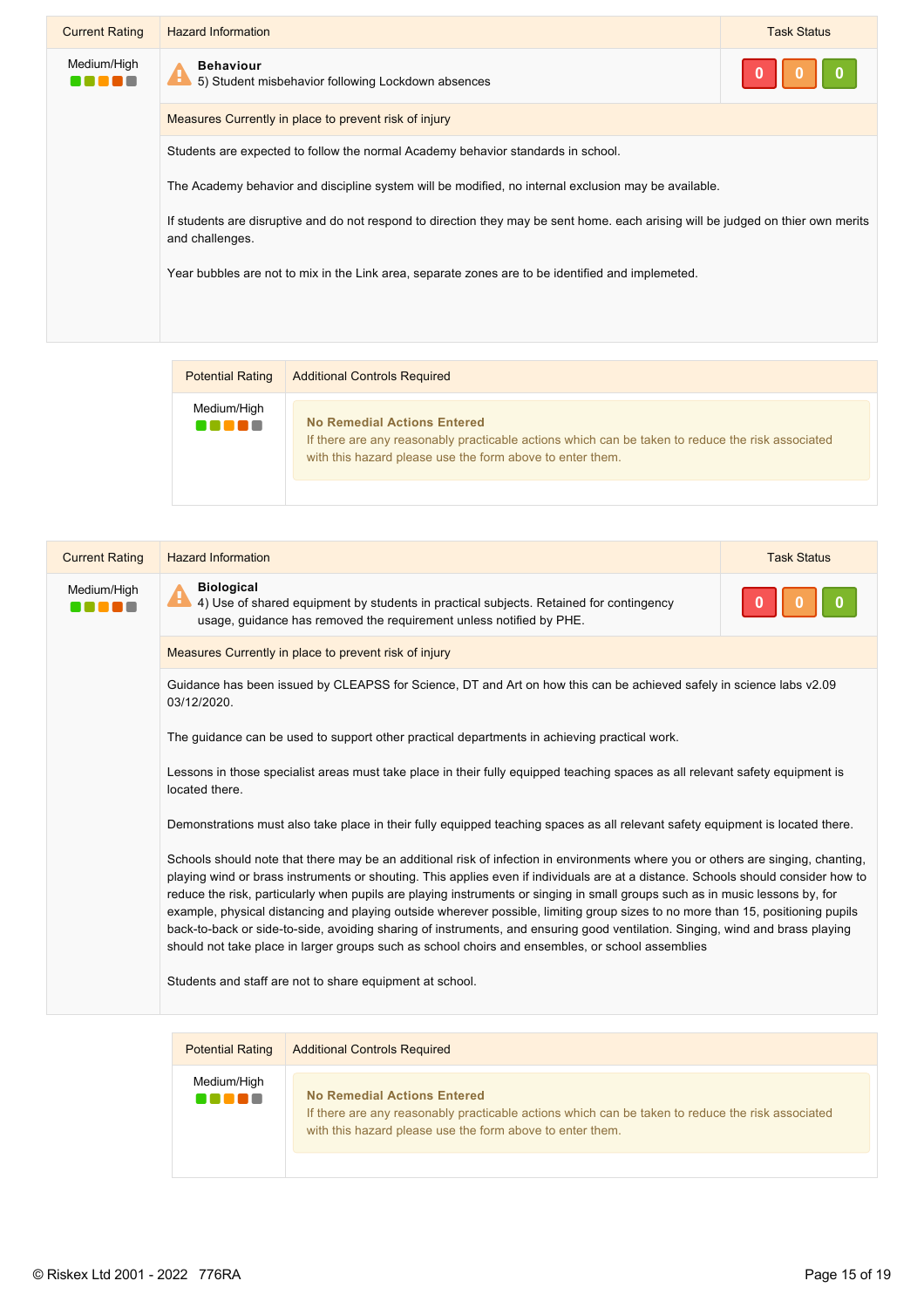| <b>Current Rating</b> | <b>Hazard Information</b>                                                                                                                                                                                                                                                                   | <b>Task Status</b> |
|-----------------------|---------------------------------------------------------------------------------------------------------------------------------------------------------------------------------------------------------------------------------------------------------------------------------------------|--------------------|
| Medium/High           | Welfare<br>DT & DT Food Subject overarching coronavirus risks.                                                                                                                                                                                                                              |                    |
|                       | Measures Currently in place to prevent risk of injury                                                                                                                                                                                                                                       |                    |
|                       | Close proximity between students or student to staff is to be minimised, staff are not to share equipment with students and vice-<br>versa.                                                                                                                                                 |                    |
|                       | Use visualisers and screens for demonstrations where practical.                                                                                                                                                                                                                             |                    |
|                       | Follow CLEAPSS guidance for DT.                                                                                                                                                                                                                                                             |                    |
|                       | Staff are responsible for effectively maintaining safe separation.                                                                                                                                                                                                                          |                    |
|                       | Routine foir equipment that must be shared across different year groups, in addition to normal food hygeine considerations:<br>> Collect required equipment for the lesson,<br>> Clean the equipment and working area<br>> Use the equipment<br>> Clean the equipment for next group to use |                    |



| <b>Current Rating</b> | <b>Hazard Information</b>                                                                                                                   | <b>Task Status</b> |
|-----------------------|---------------------------------------------------------------------------------------------------------------------------------------------|--------------------|
| Medium/High           | Welfare<br>÷<br>Science subjects overarching coronavirus risks.                                                                             |                    |
|                       | Measures Currently in place to prevent risk of injury                                                                                       |                    |
|                       | Close proximity between students or student to staff is to be minimised, staff are not to share equipment with students and vice-<br>versa. |                    |
|                       | Follow CLEAPSS guidance on demonstrations and experiments, latest issue is at 2.09 3/12/20 or later.                                        |                    |
|                       | Use visualisers and screens for demonstrations where practical.                                                                             |                    |
|                       | Staff are responsible for effectively maintaining safe separation.                                                                          |                    |
|                       |                                                                                                                                             |                    |

| <b>Potential Rating</b> | <b>Additional Controls Required</b>                                                                                                                                                          |
|-------------------------|----------------------------------------------------------------------------------------------------------------------------------------------------------------------------------------------|
| Medium/High<br>. .      | No Remedial Actions Entered<br>If there are any reasonably practicable actions which can be taken to reduce the risk associated<br>with this hazard please use the form above to enter them. |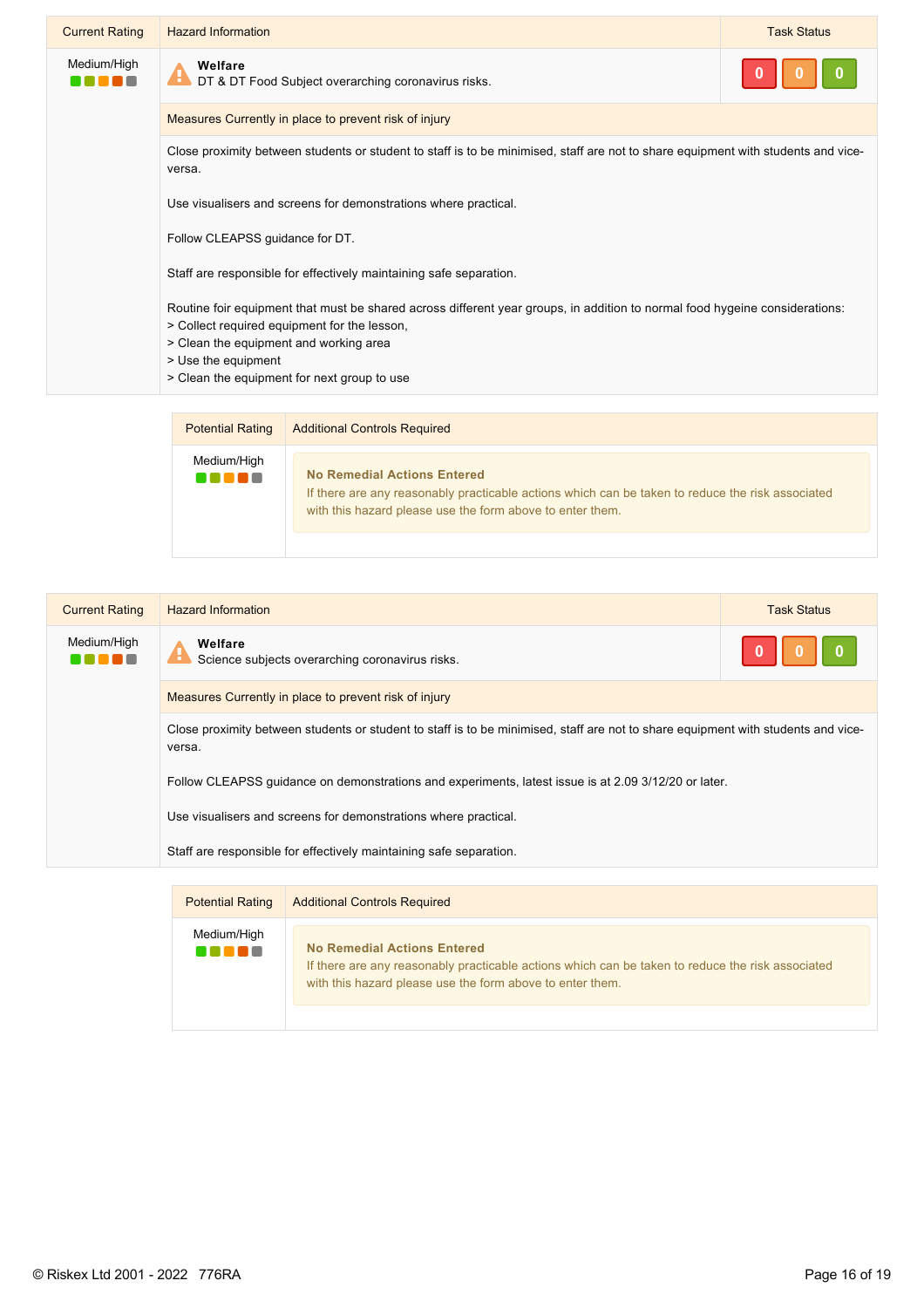| <b>Current Rating</b> | <b>Hazard Information</b>                                                                                                                   | <b>Task Status</b> |
|-----------------------|---------------------------------------------------------------------------------------------------------------------------------------------|--------------------|
| Medium/High           | Welfare<br>Art subject overarching coronavirus risks.                                                                                       |                    |
|                       | Measures Currently in place to prevent risk of injury                                                                                       |                    |
|                       | Close proximity between students or student to staff is to be minimised, staff are not to share equipment with students and vice-<br>versa. |                    |
|                       | Follow CLEAPSS quidance on demonstrations and experiments.                                                                                  |                    |
|                       | Use visualisers and screens for demonstrations where practical.                                                                             |                    |
|                       | Staff are responsible for effectively maintaining safe separation.                                                                          |                    |
|                       |                                                                                                                                             |                    |

| <b>Potential Rating</b> | <b>Additional Controls Required</b>                                                                                                                                                          |
|-------------------------|----------------------------------------------------------------------------------------------------------------------------------------------------------------------------------------------|
| Medium/High             | No Remedial Actions Entered<br>If there are any reasonably practicable actions which can be taken to reduce the risk associated<br>with this hazard please use the form above to enter them. |

| <b>Current Rating</b> | <b>Hazard Information</b>                                                                                                                   | <b>Task Status</b> |
|-----------------------|---------------------------------------------------------------------------------------------------------------------------------------------|--------------------|
| Medium/High<br>e e e  | Welfare<br>Maths, English, MFL, History, Geography, ICT subjects overarching coronavirus risks.                                             |                    |
|                       | Measures Currently in place to prevent risk of injury                                                                                       |                    |
|                       | Close proximity between students or student to staff is to be minimised, staff are not to share equipment with students and vice-<br>versa. |                    |
|                       | Follow the principles of CLEAPSS guidance on demonstrations and experiments.                                                                |                    |
|                       | Languages should not use loud chanting for repetition of spoken words, do not exceed the spoken voice level.                                |                    |
|                       | Use visualisers and screens for demonstrations where practical.                                                                             |                    |
|                       | Staff are responsible for effectively maintaining safe separation.                                                                          |                    |
|                       |                                                                                                                                             |                    |

| Medium/High<br><b>No Remedial Actions Entered</b>                                                                                                             | <b>Potential Rating</b> |
|---------------------------------------------------------------------------------------------------------------------------------------------------------------|-------------------------|
| If there are any reasonably practicable actions which can be taken to reduce the risk associated<br>with this hazard please use the form above to enter them. | n na m                  |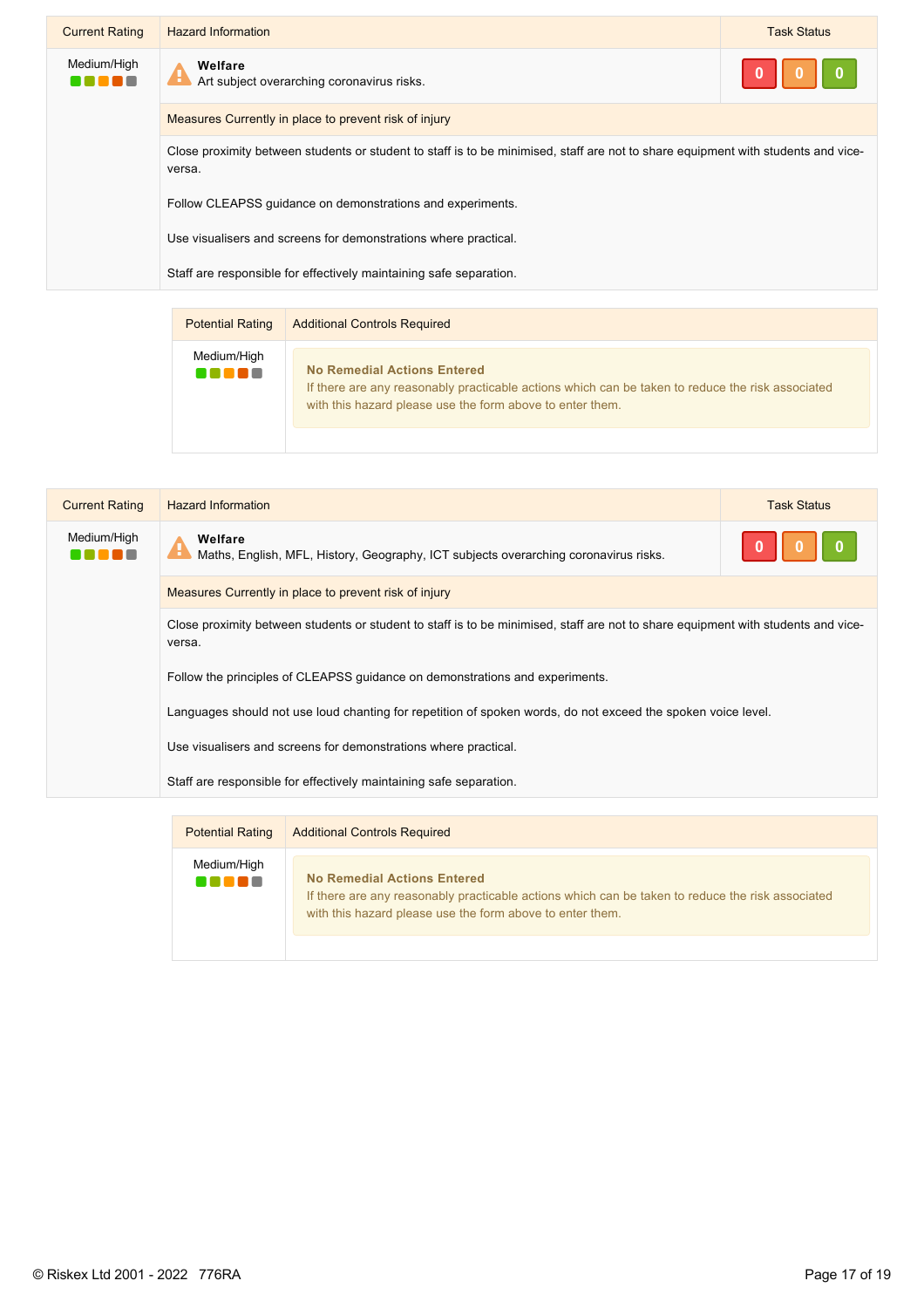| <b>Current Rating</b> | <b>Hazard Information</b>                                                                                                                      | <b>Task Status</b> |
|-----------------------|------------------------------------------------------------------------------------------------------------------------------------------------|--------------------|
| Medium/High           | <b>Fire Safety</b><br>Doors wedged open or held open on auto-release mechanisms throughout the building when<br>occupied                       |                    |
|                       | Measures Currently in place to prevent risk of injury                                                                                          |                    |
|                       | Fire doors are held open on auto-release mechanisms to minimise the number of times that they are touched by people moving<br>around the site. |                    |
|                       | Some other, non-fire rated, doors are wedged open, Staff are briefed to remove wedges and close all doors on fire evacuation.                  |                    |
|                       | Doors are closed at night.                                                                                                                     |                    |

| <b>Potential Rating</b> | <b>Additional Controls Required</b>                                                                                                                                                          |  |
|-------------------------|----------------------------------------------------------------------------------------------------------------------------------------------------------------------------------------------|--|
| Medium/High             | No Remedial Actions Entered<br>If there are any reasonably practicable actions which can be taken to reduce the risk associated<br>with this hazard please use the form above to enter them. |  |

| <b>Current Rating</b> | <b>Hazard Information</b>                                                                                                                                                                       | <b>Task Status</b> |
|-----------------------|-------------------------------------------------------------------------------------------------------------------------------------------------------------------------------------------------|--------------------|
| Medium                | <b>Fire Safety</b><br>Alcohol based and non-alcohol hand sanitisers in use throughout the site                                                                                                  |                    |
|                       | Measures Currently in place to prevent risk of injury                                                                                                                                           |                    |
|                       | Alcohol based sanitisers are distributed in all areas except Science, this is a marginal increase in the fire loading but necessary<br>for ensuring that everyone sanaitises their hands often. |                    |
|                       | Non-alcohol based sanitisers are in use in the science department.                                                                                                                              |                    |
|                       | COSHH Assessments are available for substances in use on site.                                                                                                                                  |                    |

| <b>Potential Rating</b> | <b>Additional Controls Required</b>                                                                                                                                                                 |  |
|-------------------------|-----------------------------------------------------------------------------------------------------------------------------------------------------------------------------------------------------|--|
| Medium<br>.             | <b>No Remedial Actions Entered</b><br>If there are any reasonably practicable actions which can be taken to reduce the risk associated<br>with this hazard please use the form above to enter them. |  |